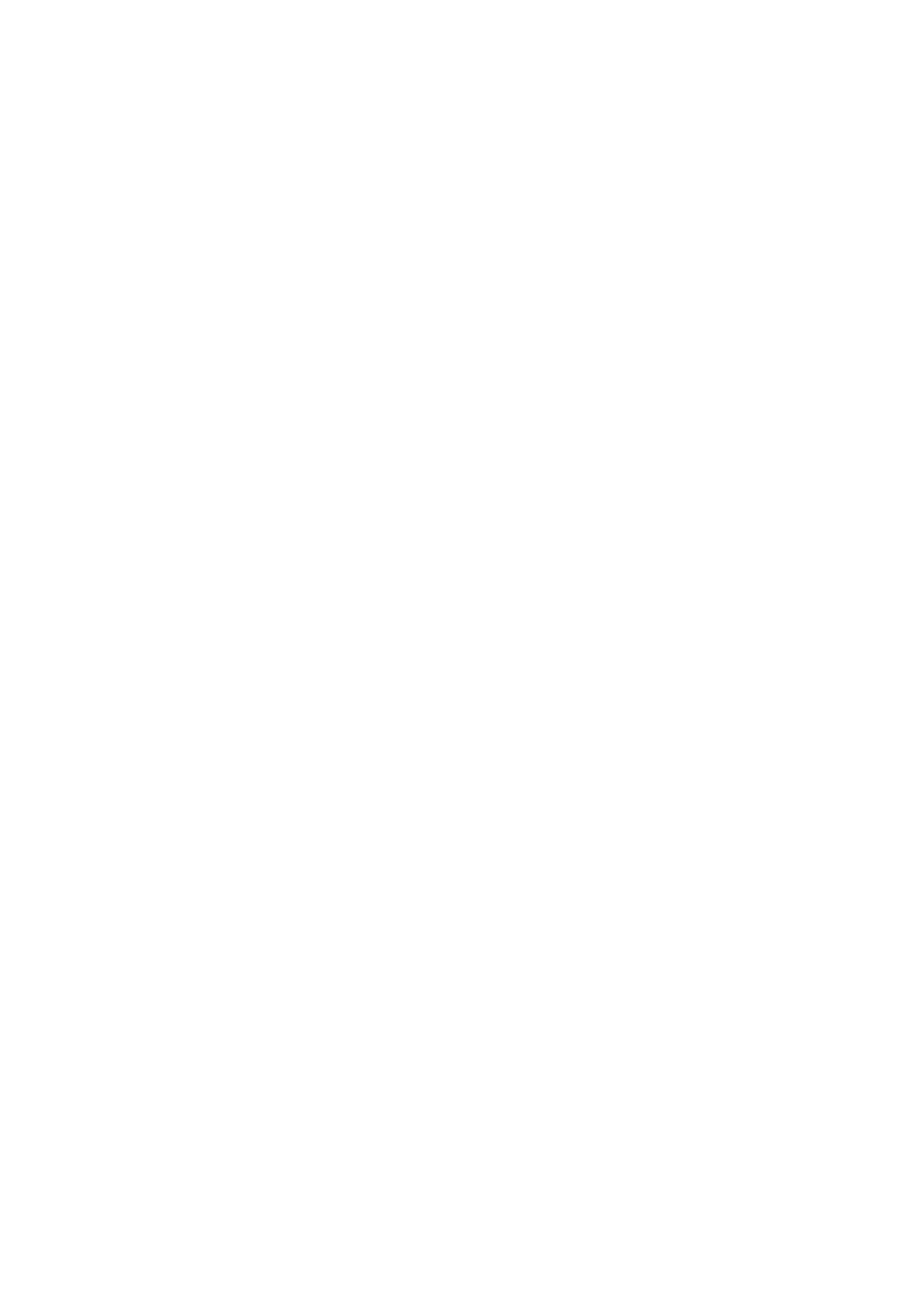# **CONTENTS**

| Other comments provided by the Cypriot authorities at the same time as |  |
|------------------------------------------------------------------------|--|
|                                                                        |  |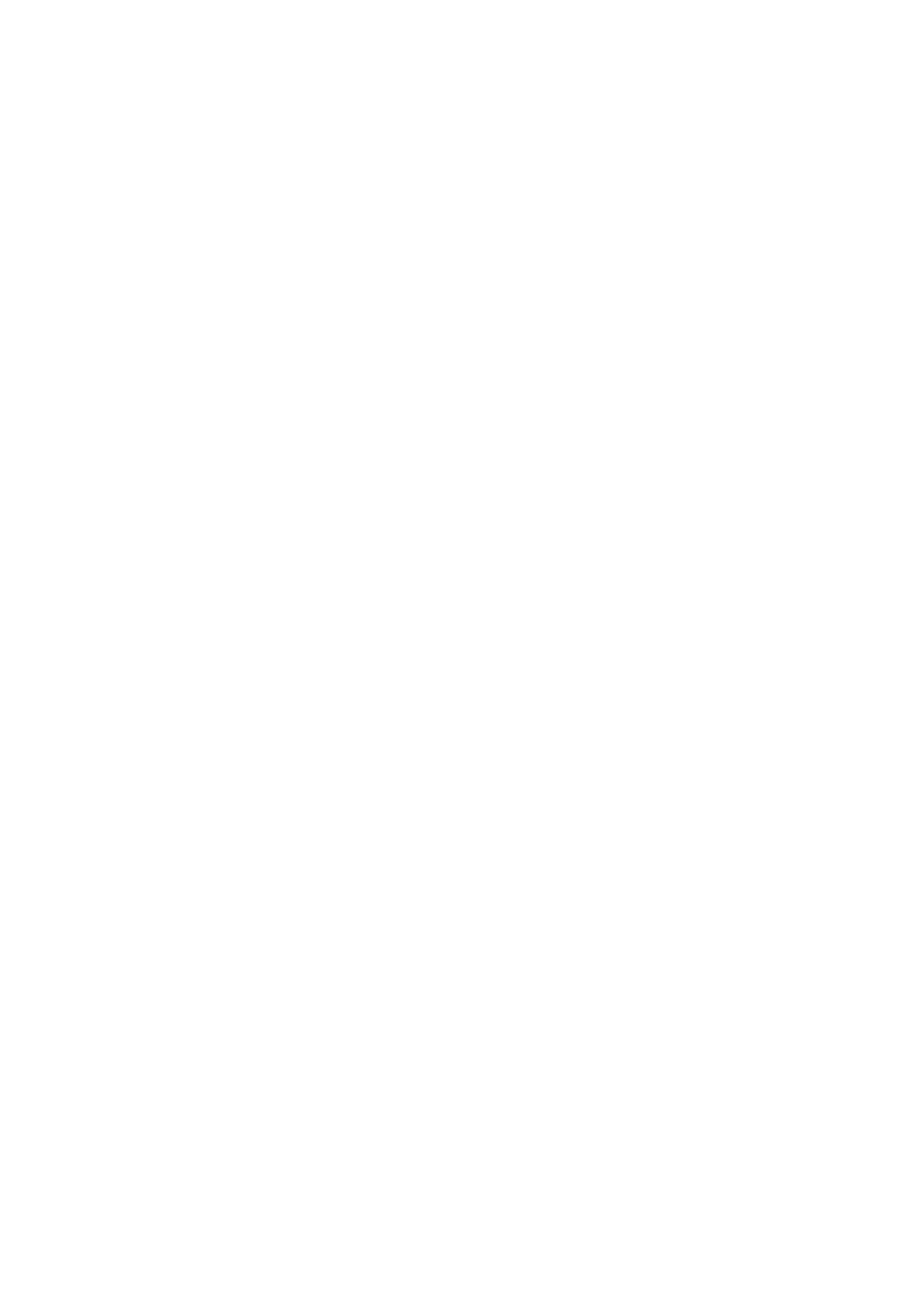## **Response of the Cypriot authorities requested within three months**

# <span id="page-4-0"></span>**Paragraph 71, Page 31**

<span id="page-4-1"></span> $\frac{1}{1}$ 

The Administration of the Prison Department has issued an order No 32/2008, concerning the access of prisoners to toilet facilities whenever necessary. By this order the personnel of the Prison is directed to check and ensure that the call panel in the warden´s room is active at all times and especially during the evening hours, so that the prisoners can be assisted and emergency cases can be prevented. It also informs the personnel that the violation of the order consists a disciplinary offence.

# **Text of paragraph 71 of the CPT's report CPT (2008) 70:**

71. Further, the vast majority of inmates had no access to the toilet during the night, when, as the delegation learned, call bells were switched off. As a result, inmates were frequently obliged to urinate and defecate in makeshift receptacles in their cells<sup>[1](#page-4-1)</sup>. The CPT considers that to oblige an inmate to discharge human waste, and more particularly defecate, in a bucket or other receptacle in a confined space used as a shared living area, is degrading, both for the inmate concerned and for all other persons occupying the cell.

 The Committee considers that a toilet facility should be located in cellular accommodation (preferably in a sanitary annexe) or means should exist to enable prisoners who need to use a toilet facility to leave their cells without undue delay at all times (including during the night). **The CPT recommends that the Cypriot authorities take immediate steps to ensure that prisoners are guaranteed access to a proper toilet whenever necessary. The Committee also trusts that the Cypriot authorities will ensure that call bells are never deactivated.** 

No CCTV recording could be produced of a prisoner being released from his cell at night during the four days prior to the delegation requesting to view such images.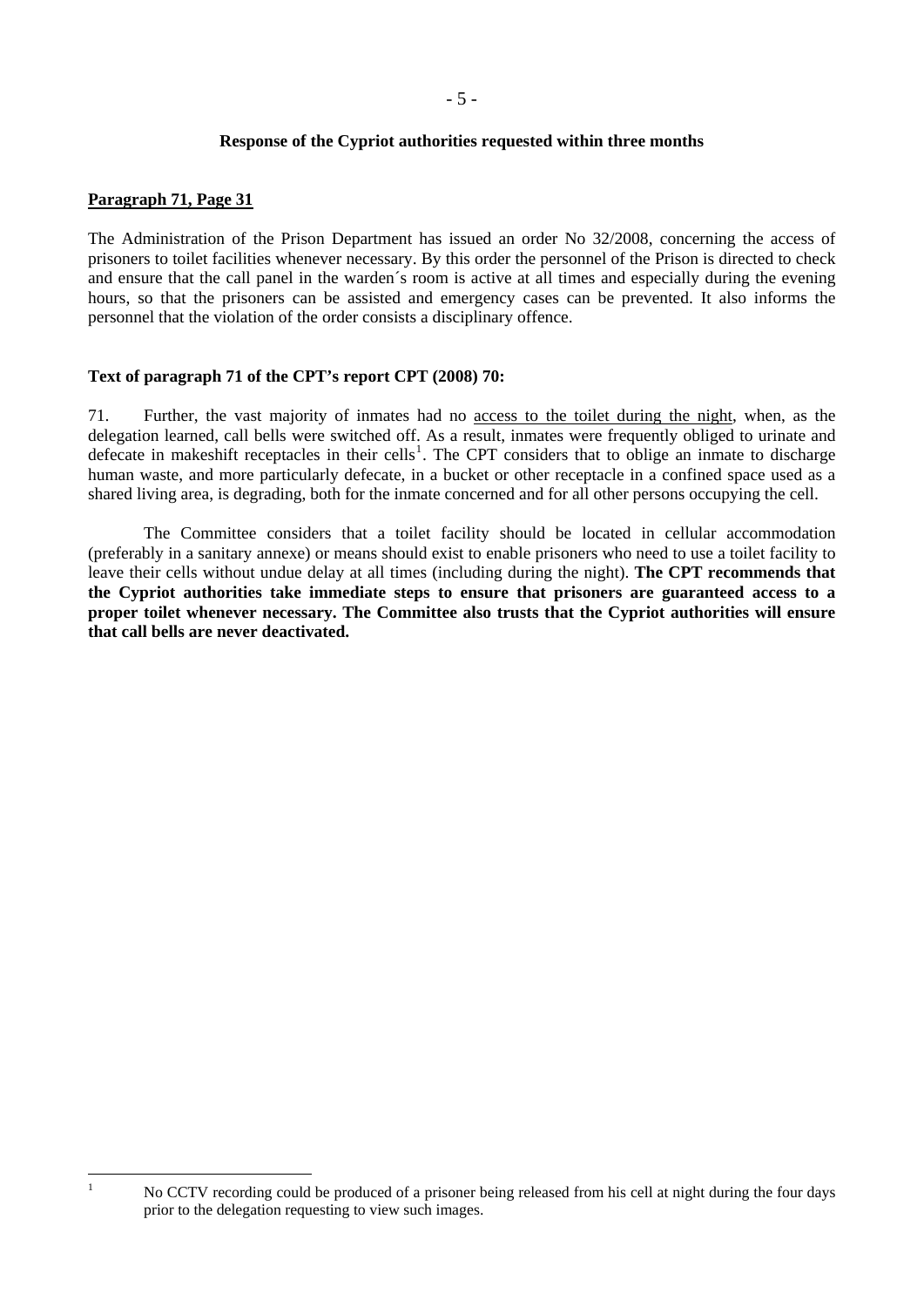## **Other comments provided by the Cypriot authorities at the same time as the response to paragraph 71 of the CPT's report**

#### <span id="page-5-0"></span>**Paragraph 8, page 10**

#### Conditions of detention

Persons detained in Police Detention Centres, including migrants and asylum seekers, enjoy all the rights and accommodation facilities. In all Police Detention Centres, renovations and improvement works have already been made, so that the conditions of detention will be consistent with the specifications and recommendations of CPT and to ensure that detainees can enjoy humane and safe conditions of detention. Moreover, the old establishments are constantly renovated and improvements are being carried out in accordance with the CPT standards. Frequent visits and inspections are made to all Police Detention Centres for the submission of proposals for the improvement of the living conditions.

The Government of Cyprus has decided the construction of a Reception Centre for Illegal Immigrants Awaiting Deportation, which will accommodate 300 illegal immigrants (men, women and families with children) and it is expected to be completed by September 2012. The model is based on the standards of a similar Reception Centre in Belgium that meets all CPT standards.

#### Period of detention

People on remand in police establishments are rarely detained for more than 16 days, although it is provided by the Law that the maximum detention of 3 months is applied only where is necessary (by renewal of remands before the Court).

Concerning the length of detention of migrants, it has become a Government policy that the detention of irregular migrants should in principle not exceed a period of six months. If deportations cannot be executed within a reasonable period of time irregular migrants are set free and given a special residence and employment permit for a limited period of time, provided they have not been found guilty for criminal offences or they do not pose a threat to public order.

In Cyprus, there are no detention centres operating exclusively for rejected asylum seekers. The Law does not define a specific time limit for an alien to stay in detention after the rejection of his asylum claim at first and second instance, since this depends from various factors, which are mentioned below:

(a) After a second-instance rejection of an asylum claim, an alien may appeal to the Supreme Court, an action which does not have suspensive effect, unless an interim order is issued by the court. The length of the detention, apart from the provisions of the Alien´s and Immigration Law, is specified in the case law of the Republic.

(b) The issuing of travel documents for the deportation of an alien may require a long procedure. For example, in the case of Iranians who got rid of their travel and other personal documents, the deportation is sometimes impossible. Furthermore, in the case of African nationals, who usually do not carry travel documents, time is required for the issuing of these documents.

The detention of asylum seekers is often necessary for reasons clearly stated in the Refugee Law the Aliens and Immigration Law, as well as the Case Law.

According to Refugee Law, detention is allowed by a Court Order and for a maximum of 32 days, in cases where the asylum seeker has destroyed or threw away his/ her travel documents or if fake documents were used. If the application has been rejected by the Asylum Service and the Refugee Reviewing Authority and a deportation order has been issued, the asylum seeker can also be detained. After the expiry of the 32 days, the asylum seeker is set free. According to Aliens and Immigration Law, detention is also possible when a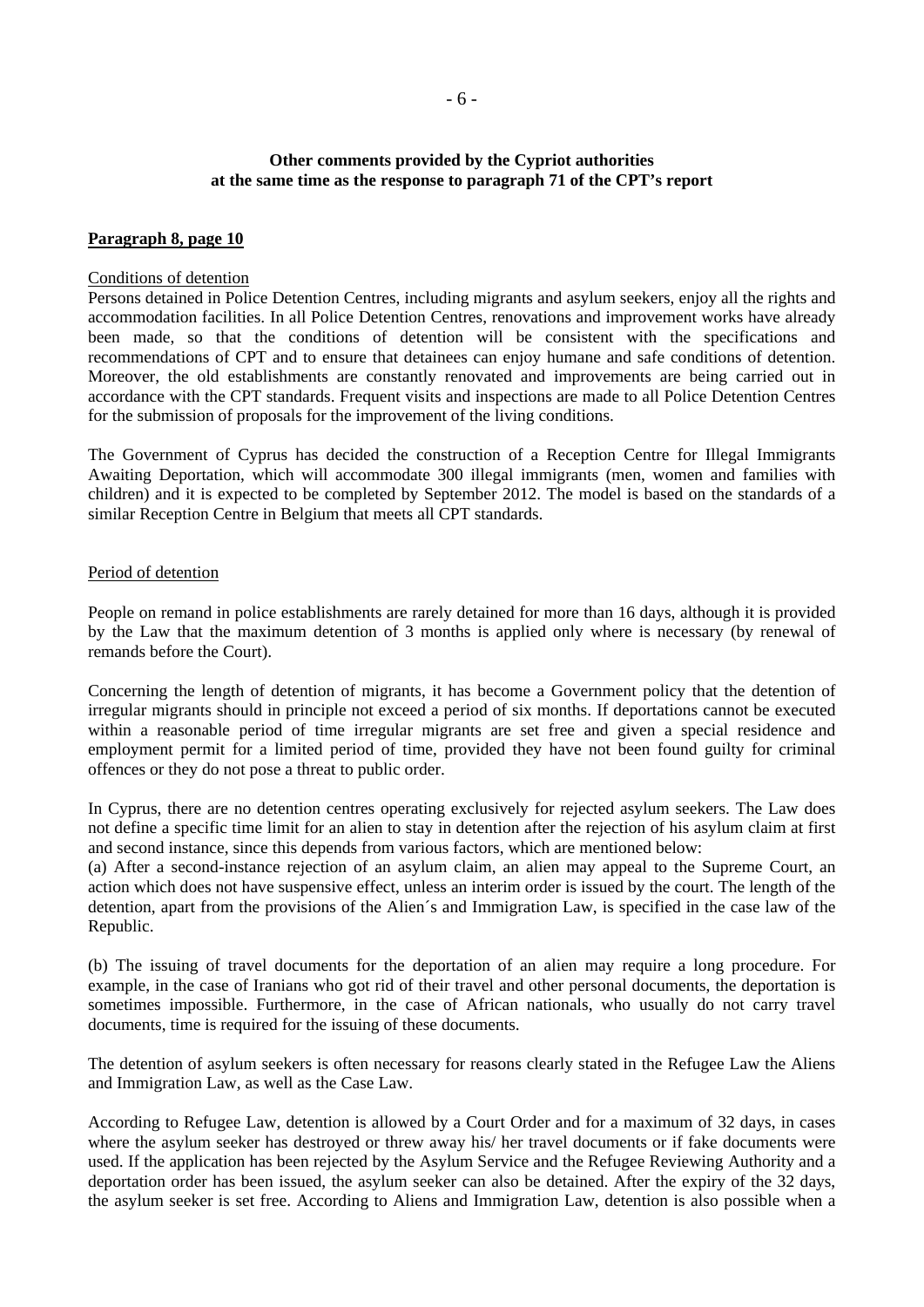person was a prohibited irregular immigrant prior to his or her application for asylum and/or in the case the person has been sentenced to more than one month imprisonment for a criminal offence, following which the person is considered to be an "unwanted" immigrant. Execution of the deportation order is suspended pending the final determination of the asylum application. A deportation and detention order, considered to be an administrative act, may be challenged at the Supreme Court of the Republic by filing a habeas corpus application and/or filling an application under article 146 of the Constitution.

#### Health Care at Nicosia Central Prisons

A new General Practitioner has recently been appointed at the Cyprus Prison Department. The new General Practitioner, having received a notice concerning the re-examination of the prisoners, reported to the Administration of the Prison Department that she had examined all the prisoners in need of medical attention.

The General Practitioner has undertaken to conduct a report on the assessment of the Prison´s health care services, including proposals to ensure that the services provide proper care to all inmates. The report will be sent to the Committee as soon as it is completed<sup>[2](#page-6-0)</sup>.

<span id="page-6-0"></span>The report was received and may be obtained from the CPT's Secretariat on request.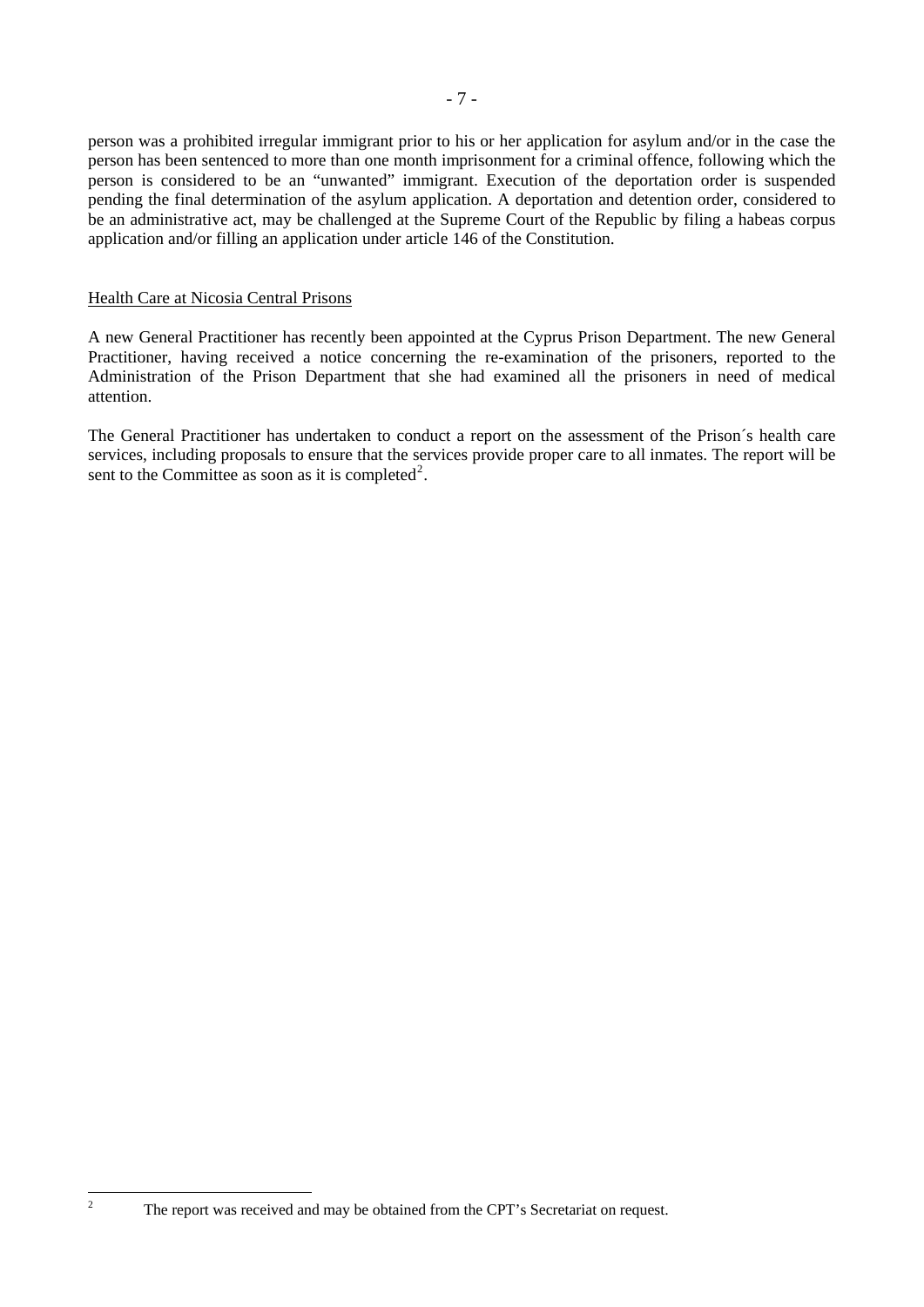## **Response of the Cypriot authorities requested within six months**

#### <span id="page-7-0"></span>**Page 9, paragraph 5**

## *"The CPT calls upon the Cypriot authorities to take resolute steps to ensure that prison staff refrain from such conduct in the future"*

According to the Prisons Law and Regulations, each newly admitted prisoner, as every prisoner, receives every possible and required medical attention during his/her stay in Prison. For this purpose, strict orders are given to the medical staff and the prison staff to implement regulations, to ensure confidentiality and to cooperate closely.

#### **Page 14, paragraph 17**

*"One particular allegation, from a person detained at Block 10 Police Prison, referred to intimidation and severe beating by immigration police at the new immigration office premises in the afternoon of 27 August 2008. The CPT would like to be informed of the results of this investigations"* 

The detainee reported the incident to the Independent Authority for the Investigation of Allegations and Complaints against the Police. The Authority appointed a criminal investigator, who presented the facts to the Attorney General. The latter decided that there is no evidence to charge the Immigration police officers.

The above-mentioned detainee was deported to his country on 12/03/2009.

#### **Page 14, paragraph 18**

*"any non–standard issue objects (such as wooden sticks and other implements) to be immediately removed from all police premises where persons may be held or questioned. Any such items seized during criminal investigations should be entered in a separate register, properly labeled (identifying the case to which they refer) and kept in a dedicated store"* 

Non-standard issue objects have been removed from police premises where persons may be held or questioned. By virtue of the Police Standing Order 3/17, items that are seized during criminal investigations (exhibits/evidence) are registered in a special book (the exhibit book) of the department that investigates the case, suitably packed and labeled in the presence of the suspect and signed by the suspect at a proper place, in a way that they cannot be replaced or damaged. These items are kept in a secure room (the exhibit room).

## **Page 15, paragraph 20**

## *"The CPT reiterates its recommendation that the Minister of Justice and Public Order impress upon all police officers that the ill-treatment of persons in their custody is an affront to the values which constitute the very foundations of the State …severe sanctions"*

Cyprus authorities recognize that the ill-treatment of persons in custody is an affront to the values which constitute the very foundations of the State and it will not be tolerated. The Cyprus Government shows no tolerance of such behaviour.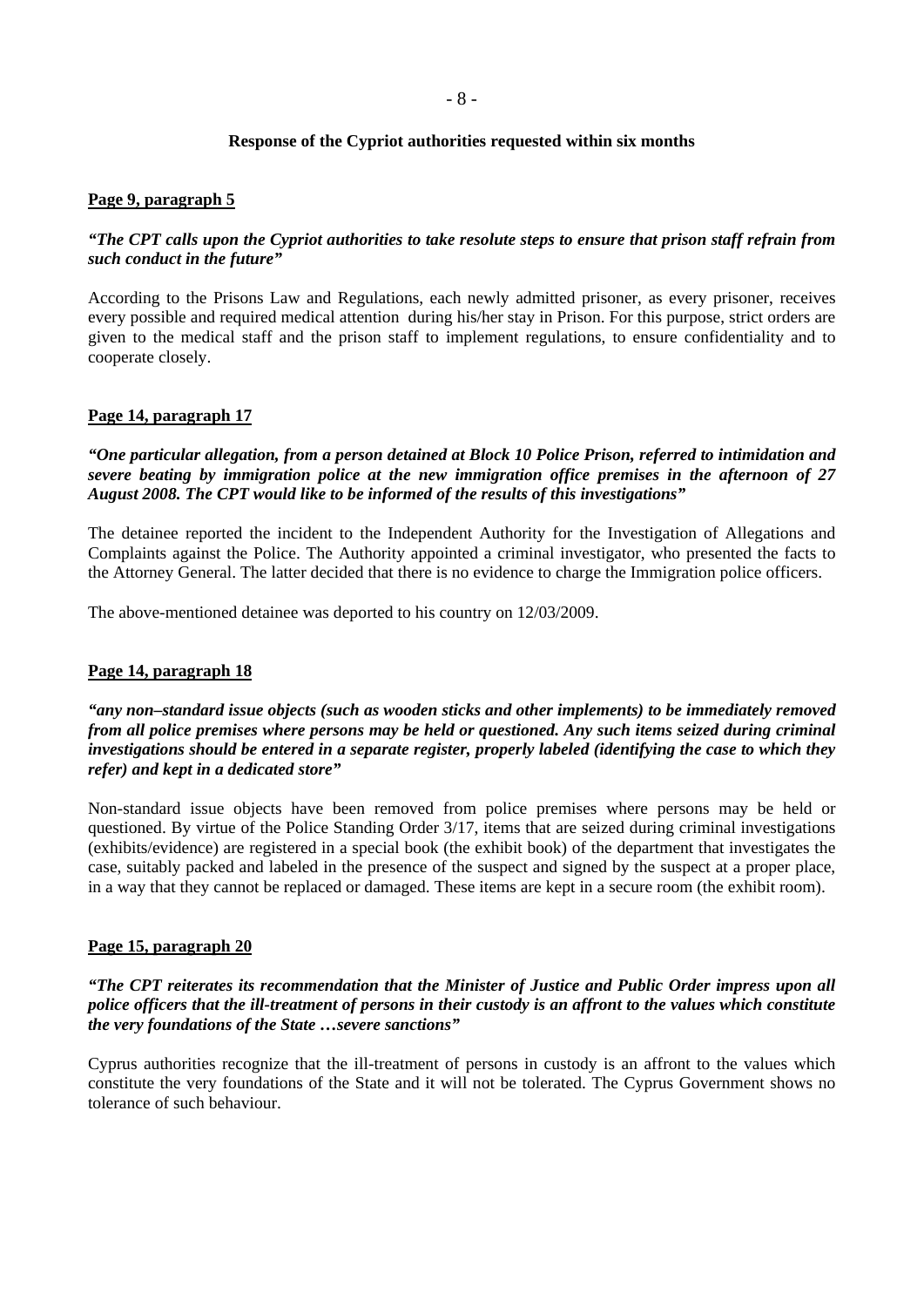The Minister of Justice and Public Order occasionally addresses this issue to the Police, recommending the Police members that they strictly implement the regulations and always respect human rights and human dignity.

# **Page 15, paragraph 21**

*"The CPT recommends that the Cypriot authorities ensure that practical professional training in managing high-risk situations is offered to police officers of all ranks and categories and is ongoing; such training should focus inter alia on the questioning of suspects, in compliance with human rights principles"* 

Police officers that are involved in criminal investigations, interviewing and interrogations of persons, as well as in treatment of detainees, receive theoretical and practical training. The Cyprus Police Academy offers constant training in human rights issues to police members both at the School for Sergeants and Recruits and the School for Officers.

The main courses offered at the Police Academy in relation to human rights issues, are listed below:

# **A. School of Sergeants and Recruits**

## Basic Recruit Training Course

| <b>Subject</b>                                                                                                                                           | <b>Methods</b>                                                                                                                                                                                                                                                                  |
|----------------------------------------------------------------------------------------------------------------------------------------------------------|---------------------------------------------------------------------------------------------------------------------------------------------------------------------------------------------------------------------------------------------------------------------------------|
| Police Law / Police Authorities<br>Duties and Responsibilities of the police - arrest<br>/ deprivation of liberty by the police / search,<br>questioning | Simulation, Role - play                                                                                                                                                                                                                                                         |
| Supervision of Detainees – rights, detention<br>conditions                                                                                               | Case Studies (Group Work) dealing with<br>Communication and visit by a<br>(i)<br>family member<br>communication and visit by a<br>(ii)<br>lawyer<br>medical examination by a doctor<br>(iii)<br>use of interpreter / notification /<br>(iv)<br>contact with embassy authorities |
| Use of Truncheons and Handcuffs                                                                                                                          | Practical<br>Training<br>at the<br>Emergency<br>Response Unit                                                                                                                                                                                                                   |
| Presentation on the establishment and function of<br>the "Independent Authority for the Investigation<br>of Allegations against the Police".             | Lecture given by a representative of the<br>Authority                                                                                                                                                                                                                           |
| Escorting offenders / detainees                                                                                                                          | Case Study                                                                                                                                                                                                                                                                      |
| Police Ethics and Corruption                                                                                                                             | Lecture, workshop                                                                                                                                                                                                                                                               |
| Introduction to Police Psychology                                                                                                                        | Lecture, Seminar                                                                                                                                                                                                                                                                |
| Dealing with Stress / Police Ethics                                                                                                                      | Lecture                                                                                                                                                                                                                                                                         |
| Communication in a Multicultural society                                                                                                                 | Lecture, seminar                                                                                                                                                                                                                                                                |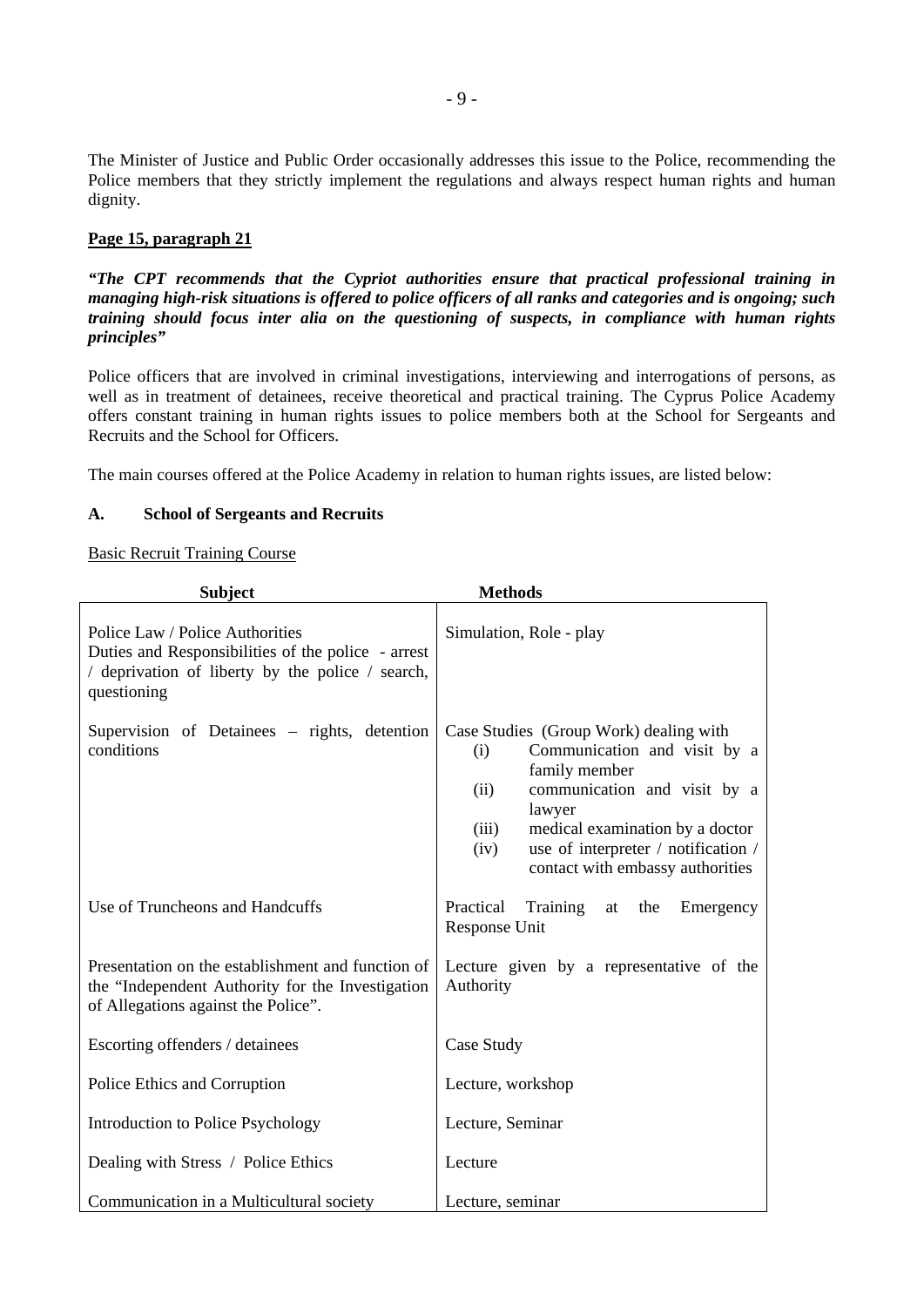| <b>Fundamental Rights Charter</b>             | Lecture, seminar                          |
|-----------------------------------------------|-------------------------------------------|
| Immigration and Asylum seekers – Human rights | Seminar by a representative of the United |
| issues                                        | Nations High Commission for Refugees      |
| Implementation / Safeguarding of Human Rights | Lecture, seminar by a representative from |
| Principles by the Police                      | the General Attorney's Office             |

# Sergeants' Course

| <b>Subject</b>                                                            | <b>Methods</b>                                                              |
|---------------------------------------------------------------------------|-----------------------------------------------------------------------------|
| Police Psychology – Questioning witnesses                                 | Seminar, workshop                                                           |
| Contemporary Psychology – Issues, Methods,<br>Principles                  | Lecture                                                                     |
| <b>Fundamental Rights Charter</b>                                         | Lecture                                                                     |
| Immigration and Asylum seekers – Human<br>Rights Issues                   | Lecture, Seminar by a representative from the<br>Attorneys' General Office  |
| Implementation / Safeguarding of Human<br>Rights Principles by the Police | Lecture, seminar by a representative from the<br>General Attorney's Office. |
| Police Ethics – Tolerance                                                 | Workshop, role-play                                                         |

# CID Course

| <b>Subject</b>                                                                                               | <b>Methods</b>                                        |
|--------------------------------------------------------------------------------------------------------------|-------------------------------------------------------|
| Dealing with work-related stress                                                                             | Workshop                                              |
| Contemporary methods in lie-detection<br>Suspect Recognition – Eyewitnesses and<br>questioning techniques    | Lecture, workshop, role-play                          |
| Responsibilities of the Independent Authority<br>for the Investigation of Allegations against the<br>Police. | Lecture given by a representative of the<br>Authority |
| Police Ethics - Tolerance                                                                                    | Lecture                                               |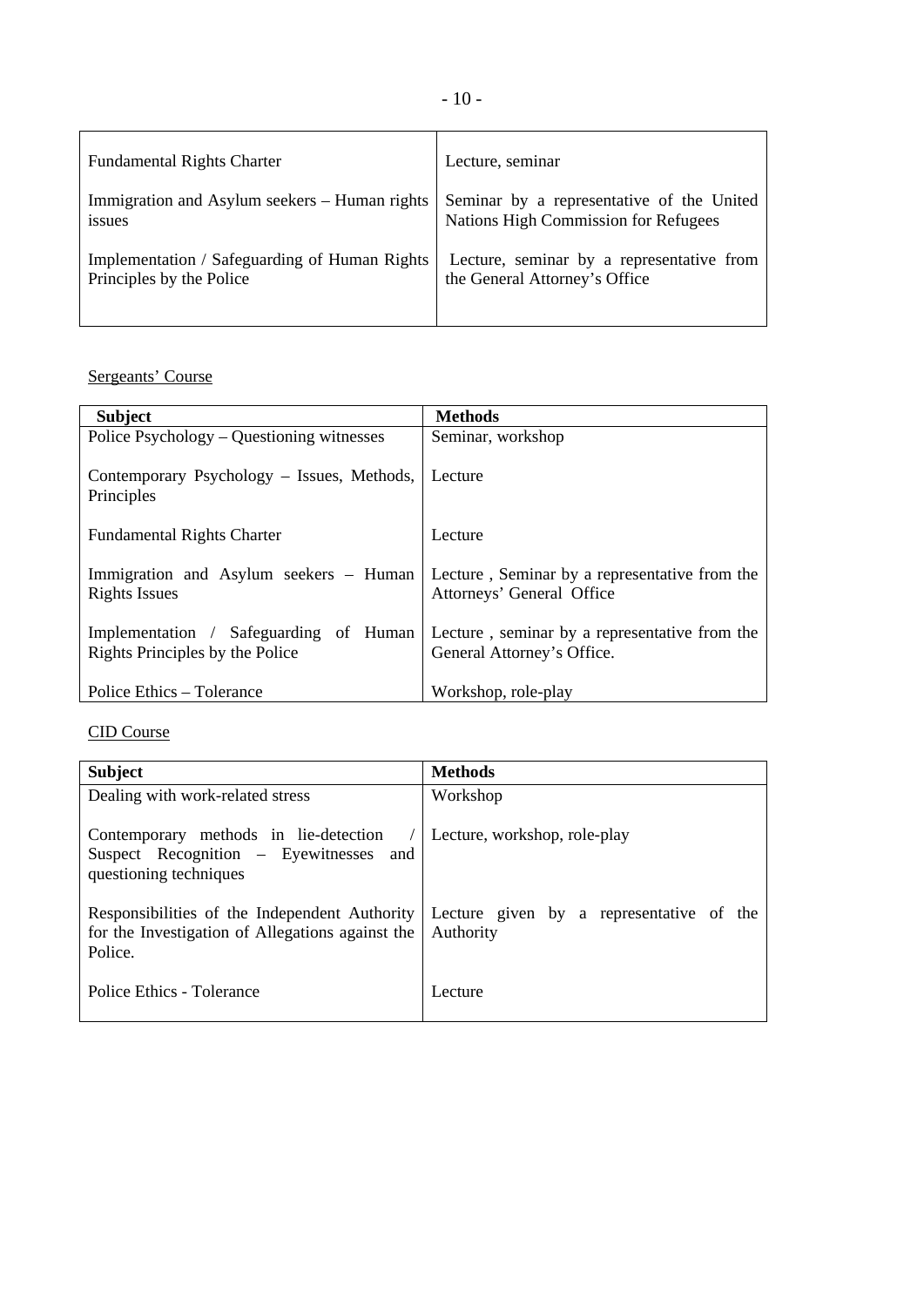# - 11 -

# **B. Officers' School**

# Inspectors' Course

| <b>Subject</b>                              | <b>Methods</b>                |
|---------------------------------------------|-------------------------------|
| Psychology for Policing – Police Ethics and | Seminar, workshop, Group work |
| Corruption                                  |                               |
|                                             |                               |
| Police culture – Professional behaviour     | Workshop                      |
|                                             |                               |
| Dealing with work-related stress            | Seminar, workshop             |
| The implementation of Human Rights by Law   | Workshop, Lecture             |
| <b>Enforcement Authorities</b>              |                               |
|                                             |                               |
| <b>Fundamental Rights Charter</b>           | Lecture                       |

# Chief Inspectors' Course

| <b>Subject</b>                                             | <b>Methods</b>                                                          |
|------------------------------------------------------------|-------------------------------------------------------------------------|
| Policing a Multicultural Society                           | Seminar, workshop                                                       |
| Communication in a Multicultural Society                   | Seminar, workshop                                                       |
| Dealing with Stress and Police Behaviour                   | Seminar, workshop                                                       |
| Human Rights – International Conventions and<br>the Police | Presentation by a representative from the<br>Attorney's General Office. |
| <b>Fundamental Rights Charter</b>                          | Lecture, workshop                                                       |
| Police Ethics                                              | Lecture, workshop                                                       |
|                                                            |                                                                         |

# CID Advanced Course

| <b>Subject</b>                               | <b>Method</b>                                  |
|----------------------------------------------|------------------------------------------------|
| Policing a Multicultural Society             | Lecture, workshop                              |
| Communication in a Multicultural Society     | Lecture, workshop                              |
| Dealing with stress and Police Behaviour     | Workshop                                       |
|                                              |                                                |
| Human Rights – International Conventions and | Presentation by a representative of the Office |
| the Police                                   | of the Attorney General                        |
| <b>Fundamental Rights Charter</b>            | Lecture, workshop                              |
|                                              |                                                |
| Police Ethics                                | Lecture, workshop                              |
|                                              |                                                |
| Police Ethics - Tolerance                    | Lecture                                        |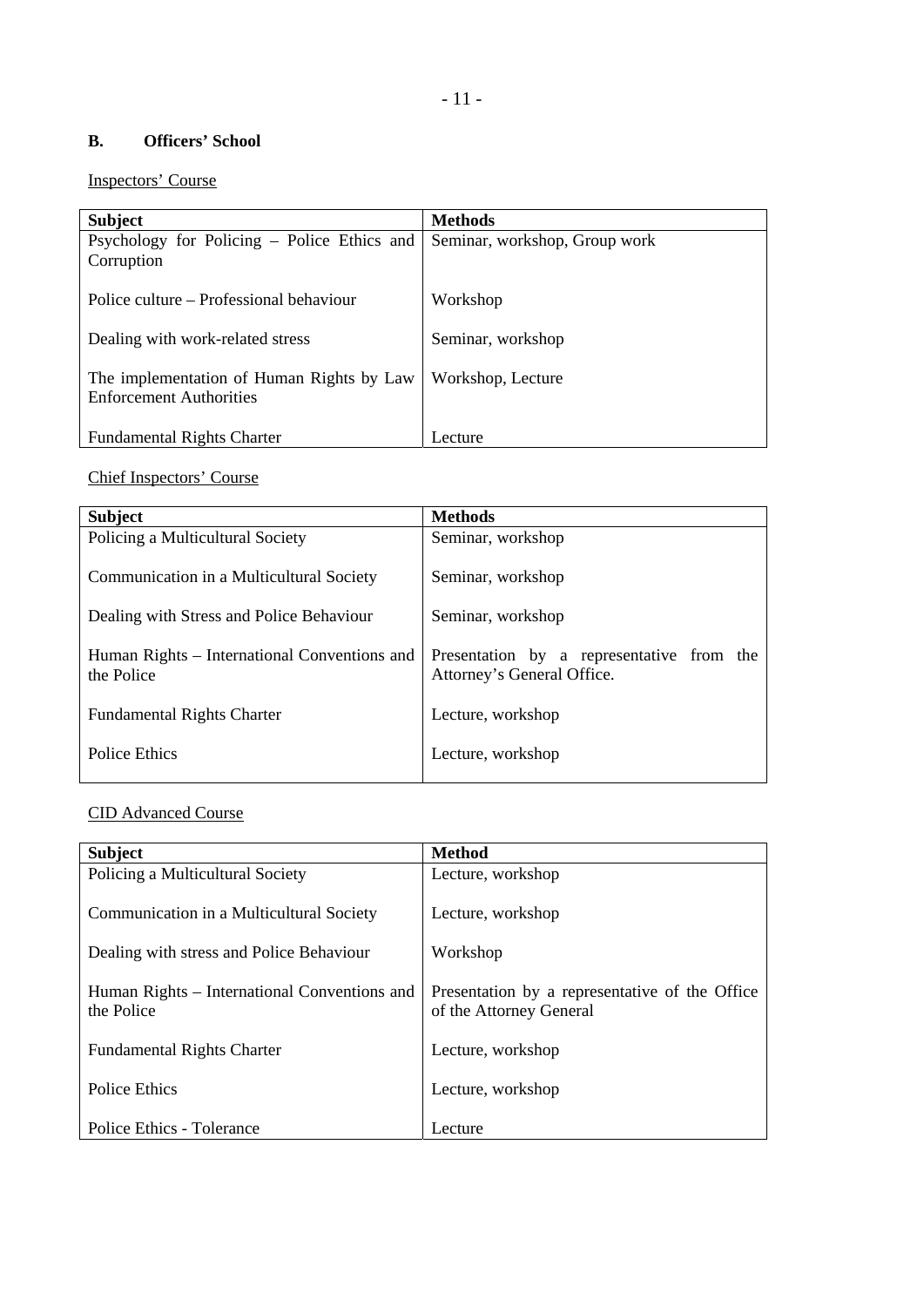- 12 -

Ethics and Internal Controls

| <b>Subject</b>                                                   | <b>Method</b> |
|------------------------------------------------------------------|---------------|
| Ethic Behaviour and Decision Making                              | Workshop      |
| Internal Controls in Law Enforcement   Workshop<br>Organisations |               |

The courses offered by the Cyprus Police Academy are currently under review. Efforts are continually being made to upgrade all programmes, including the methods and practical training involved in the courses offered.

Police training is seen as an area of utmost importance, in which concrete, effective and proactive antidiscrimination measures are taken, in order to prevent and combat certain discrimination phenomena related to the performance of policing duties.Human rights issues are included in the programmes for all trainees and recruits at the Cyprus Police Academy. Relevant courses are reinforced with the presence of professionals who have either an academic background or are experienced in the area of human rights (criminologists, lawyers, judges, psychologists, members of non-governmental organizations, university professors, etc). The aim of the Police Academy is to sensitize all Police members to human rights.

Police Officers of different ranks are constantly trained abroad in issues concerning human rights, racism, discrimination, corruption etc. and they actively participate in different CEPOL (European Police College) courses and other courses organized by foreign competent organizations. During the year 2008, representatives of the Police have participated in CEPOL courses, organized abroad, concerning human rights practices, police ethics and anti-corruption practices.

The "Citizens Rights Charter" has been issued and released by the Police in an effort to maximize citizens´ knowledge regarding police issues in relation to their rights and to facilitate public access to Police establishments, procedures and services, through the inclusion of police forms necessary for several purposes. Both the Charter and the forms are available at the Cyprus Police webpage at [http://www.police.gov.cy.](http://www.police.gov.cy/)

A new version of Code of Ethics has been edited by the Human Rights Office of the Police, which is also available at the Cyprus Police webpage at [http://www.police.gov.cy.](http://www.police.gov.cy/) A Police Standing Order has been issued on the subject (Police Standing Order 1/73).

The Police also translated and published leaflets and booklets on issues concerning human rights, discrimination, racism and xenophobia, which were distributed to all police officers. They are also available to the public.

Regarding training in issues of discrimination, the police training focuses on harmonizing police mentality with the new multicultural environment of the Cyprus society. Additionally, much emphasis is given on building and maintaining a positive approach by Police Members towards all individuals, regardless of their culture, customs, religious and origins. Within this framework, an additional comprehensive training program to cover Police Standing Order 3/38 on Combating Discrimination is included in the Police training curricula. In this regard, a representative of the Office against Discrimination of the Police participated in the European Roundtable Meeting Diversity that took place on 25-26/03/2009 in Amsterdam.

The Cyprus Police Academy Library holds an entire section on human rights issues and has a substantial amount of literature and other relevant editions on protection of human rights etc. Library material (books, magazines etc.) is always available to all Police officers.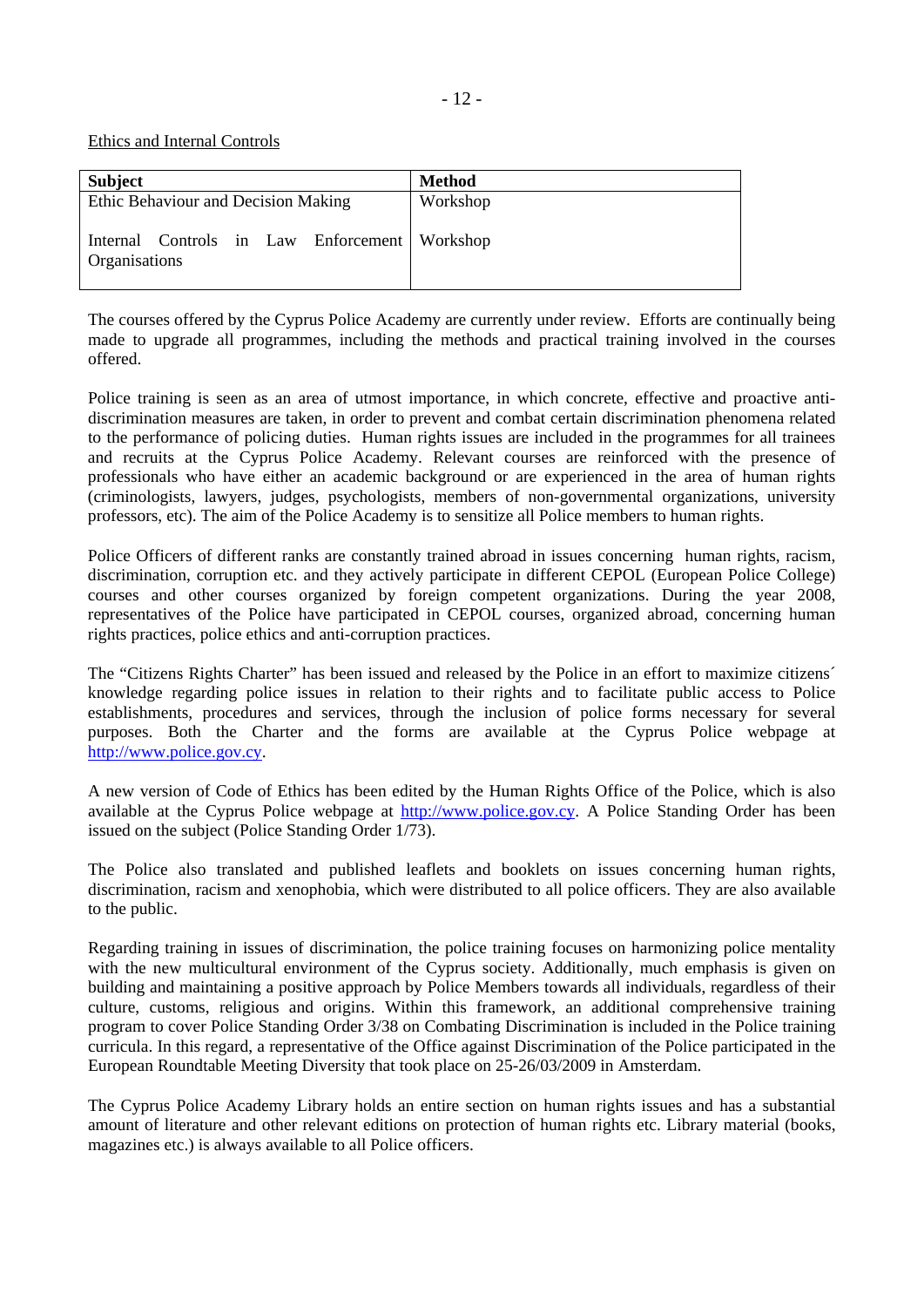# **Page 15, paragraph 22**

# *"the Cypriot authorities calls upon the Cypriot authorities to put an end to the practice of holding persons for prolonged periods on police premises"*

Concerning the length of detention of migrants, if a person has been arrested for violating the Aliens and Immigration Law, deportation and detention orders are issued by the Migration Department of the Ministry of Interior of the Republic of Cyprus. Detention orders are executed by the Police, following the orders of the Migration Department.

Concerning the length of detention of people on remand, if the investigation is not completed within twenty four hours, the arrested person will be brought before the Court, which may issue a remand order for no longer than 8 days per remand order and 3 months in total. People on remand are rarely detained for more than 16 days. The Police must prove to the Court that all the conditions mentioned below exist:

- A certain offence has been committed for the commission of which the suspect has been arrested,
- There is evidence that reasonably connects the suspect to the commission of the offence,
- The investigation has not yet been completed. The Police must also summarize what other investigation work remains to be carried out,
- The detention of the suspect is considered necessary so that the investigation will not be affected (influence on witnesses, destruction of evidence, escape etc.)

Criminal offenders are held in Police Detention Centres only for a few days. As regards immigrants, 85% of them are deported 4-5 days after their arrest. Those, whose deportation is not feasible in short period of time due to various reasons (lack of traveling documents, lack of nationality evidence) are held in Police Detention Centres for no more than 6 months and the detention order is terminated by instructions of the Ministry of Interior.

It has become a Government policy that the detention of irregular migrants, should in principle not exceed a period of six months. If deportations cannot be executed within a reasonable period of time irregular migrants are set free and given a special residence and employment permit for a limited period of time, provided they have not been found guilty for criminal offences or they do not pose a threat to public order.

Concerning asylum seekers, there are no detention centres in Cyprus operating exclusively for rejected asylum seekers. The Law does not define a specific time limit for an alien to stay in detention after the rejection of his asylum claim at first and second instance, since this depends from various factors, which are mentioned below:

- (a) After a second-instance rejection of an asylum claim, an alien may appeal to the Supreme Court, an action which does not have suspensive effect, unless an interim order is issued by the court. The length of the detention, apart from the provisions of the Alien´s and Immigration Law, is specified in the case law of the Republic.
- (b) The issuing of travel documents for the deportation of an alien may require a long procedure. For example, in the case of Iranians who got rid of their travel and other personal documents, the deportation is sometimes impossible. Furthermore, in the case of African nationals, who usually, do not carry travel documents, time is required for the issuing of these documents.

The detention of asylum seekers is often necessary for reasons clearly stated in the Refugee Law the Aliens and Immigration Law, as well as the Case Law. The Asylum Service may intervene in those cases, where the detention of an asylum seeker is deemed to be unjustified by the Law, and therefore makes sure that the Law is applied correctly.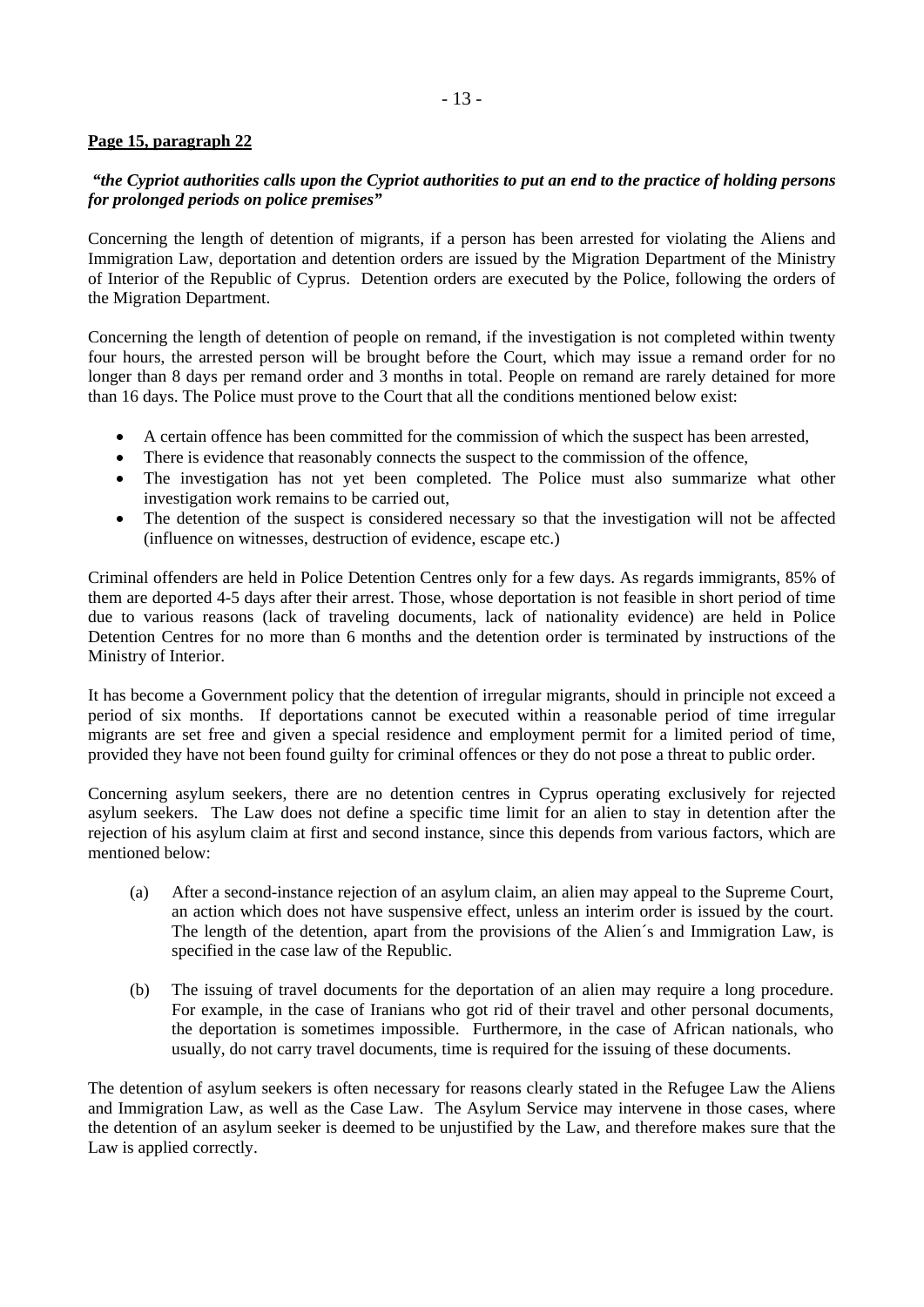More specifically, according to Refugee law detention is allowed, by a Court Order and for a maximum of 32 day, in cases where the asylum seeker has destroyed or threw away his/her travel documents or if face documents were used. If the application has been rejected by the Asylum Service and the Refugee Reviewing Authority and a deportation order has been issued, one can also be detained. After the expiry of the 32 days the asylum seeker is set free. According to Aliens and Immigration Law, detention is also possible on the basis of deportation and detention orders. Such an order can be issued when a person was a prohibited irregular immigrant prior to his or her application for asylum and/or in the case the person has been sentenced to imprisonment for a criminal offence (more than one month), following which the person in considered to be an "unwanted" immigrant. Execution of the deportation order is suspended pending the final determination of the asylum application. A deportation and detention order, considered to be an administrative act, may be challenged at the Supreme Court of the Republic by filing a habeas corpus application and/or filing an application under article 146 of the Constitution.

## **Page 16, paragraph 25**

The Independent Authority for Investigation of Allegations and Complaints against the Police (IPCA) was established by Law 9 (1) of 2006.

#### **Page 16, paragraph 26**

## *"the large number of allegations of ill-treatment heard by the delegation during the 2008 visit to Cyprus, together with certain deficiencies observed in the follow-up given to allegations of ill-treatment, indicate that closer examination of the accountability system is warranted"*

The large number of allegations of ill-treatment heard by the delegation of the CPT may be due to the encouragement the complainants felt, because of the presence of the CPT. On the other hand, convicts or suspects use every opportunity to eliminate their responsibility by alleging ill-treatment or inhuman behaviour by the Police. This is proved by the fact that out of the 100 complaints which IPCA investigates approximately every year, for only 6-7% evidence is found for commission of criminal or disciplinary offences by police officers. Most of these complaints are rejected, either because of lack of evidence or because of unfounded allegations on behalf of the complainants.

## **Page 17, paragraph 28**

## **"***the outcome of the criminal proceedings referred to in paragraph 28 and of any disciplinary action taken"*

This case concerns the ill-treatment of the two students by a number of police officers.

 Eleven police officers were presented before the Assize Court. One of the defendants was remitted to the District Court and the case is going to continue on 28/05/2009. The remaining ten police officers were acquitted of all charges on 19/03/2009. The Attorney General's Office appealed to the Supreme Court. The disciplinary procedure was adjourned until the decision of the Supreme Court is issued. The above mentioned police officers were suspended from duty.

#### **Page 18, paragraph 30**

## *"the Committee requests that it be informed in due course of the results of the criminal investigation and of any disciplinary measures taken"*

The case mentioned in paragraph 30 concerns the complaint of the Kurd which has been investigated by a team of three investigators including one prominent lawyer, under the supervision of the President of the IPCA on the request of CPT.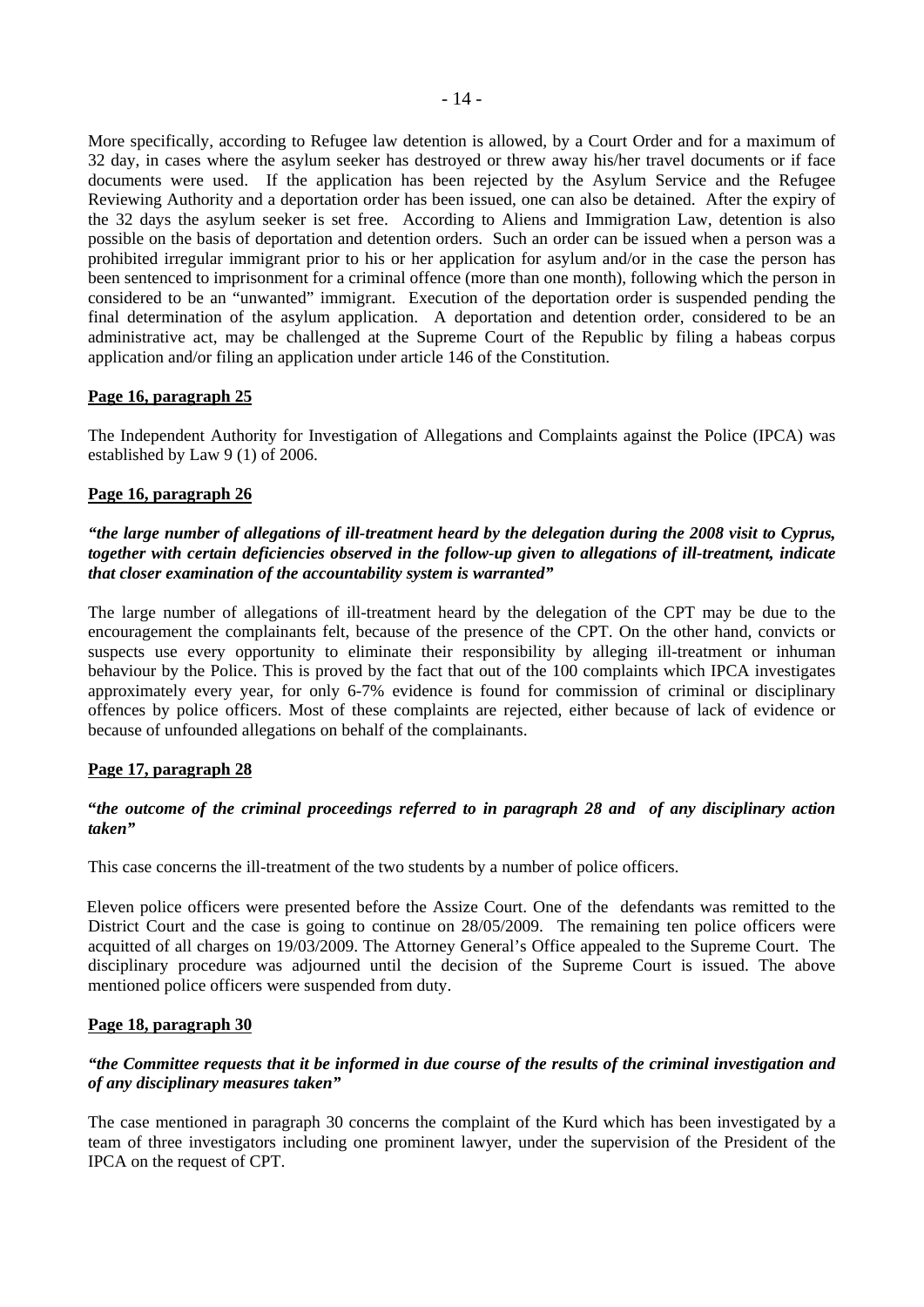The investigators of the Authority, who investigated the complaint, have anonymously concluded that there was no offence, criminal or disciplinary, committed by the Police, as they found the evidence of the complainant inconsistent. Additionally, based on the evidence of the forensic surgeon that the injuries do not correspond to the complainant's allegations and furthermore, that there was no internal or external evidence of sexual abuse in accordance with the scientific evidence, they did not accept the allegations of the complainant.

Although the IPCA acknowledged some weaknesses of the evidence and the difficulties that this case would face in court, it suggested that the officers involved should be prosecuted.

The conclusions of the investigators and the suggestion of the Authority had been submitted to the Attorney General for his opinion. The Attorney General, who has the final word to prosecute or not, on the basis of the evidence received by the investigators and in particular on the scientific evidence that the injuries do not correspond to the complaint, has resolved that there is no sufficient evidence to justify prosecution.

In view of the above, the Authority considers that the investigation has come to an end and the case is closed.

## **Page 19, paragraph 34**

*"police training to incorporate the precepts set out in paragraph 34 and all law enforcement officials (including police officers and prison directors) to be formally required to notify the Attorney-General or the IPCA immediately- either directly or through a clearly established reporting line- whenever they become aware of any information indicative of ill-treatment; if necessary, whistle-blower protective measures should also adopted"* 

A series of training courses on discrimination, human rights, constitutional rights, multi-culturalism etc., are taught at the Cyprus Police Academy at various levels, in order to promote such culture as mentioned in paragraph 34.

Anyone who fails to act to prevent or report incidents of ill-treatment is considered to be a perpetrator of a criminal offence (as if he/she had himself/ herself done the act), violating provisions of The Penal Code, Cap 154, section 20.

Prison Directors attend training courses, during which they are informed that in cases of prisoners being illtreated, the Attorney General must be notified immediately – either directly or through a clearly established reporting line.

Additionally, in each ward or cell in Prisons, there is a warning bell, which may be used by prisoners to call for help in emergency cases. If a prisoner informs the Prison Administration of an incident of ill-treatment, the Administration will take protective measures, including the placement of the ill-treated prisoner in another block.

## **Page 19, paragraph 35**

## *"where evidence of ill-treatment by law enforcement officials comes to light, that issue must be investigated and prosecuted as a separate issue; the relevant legislation should be reviewed accordingly"*

When the trial court holds a trial within trial in order to examine the accused's objection that his statement during police interrogation was an involuntary statement, and the trial court decides that the accused's statement was involuntary due to ill treatment, the following administrative procedure will be followed: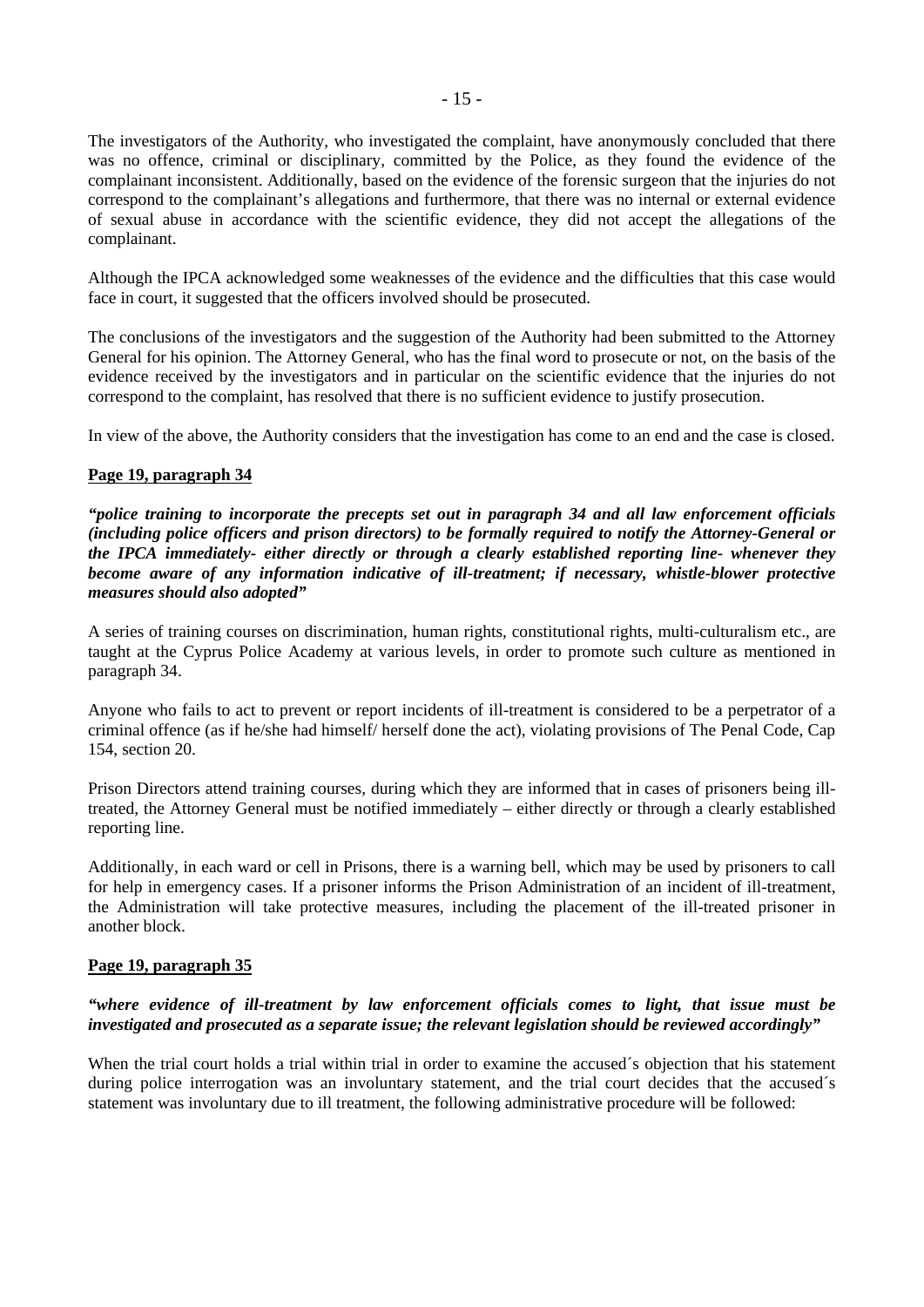The counsel for the Republic who dealt with the case shall forward the above decision of the trial court to the Attorney General. A circular has already been circulated to all law officers of the Republic and all public prosecutors informing them of the above obligation. Once the Attorney General receives the relevant decision, the usual procedure will be followed: he will peruse the decision and either appoint independent criminal investigators to investigate the issue of ill treatment, or forward the above decision to the Independent Police Complaints Authority for investigation.

## **Page 20, paragraph 36**

# *"the CPT recommends that the necessary steps are taken to ensure that the presumption of ill-treatment (referred to at paragraph 24) operates effectively in the conduct of inquiries"*

According to the Ratification Law of the Convention against Torture and Other Cruel, Inhuman or Degrading Treatment or Punishment, as amended (Rat. Law 235/1900), article 6, when an arrested person is ill-treated by a member of the Police during or shortly after police custody, the police officer in charge of the station and the investigative officer responsible for the arrest can be held responsible for the ill-treatment unless they can reasonably explain that the injuries had not been caused by a police officer.

## **Page 20, paragraph 37**

*"the Cypriot authorities to take the necessary steps, in the light of the remarks in paragraph 37, to ensure that judicial authorities are duly sensitised to their obligations to take appropriate action in respect of cases of possible ill-treatment. Whenever there are grounds to believe that a person brought before a judge could have been the victim ill-treatment, the judge should immediately request a forensic medical examination of the person concerned and bring the matter to the attention of the relevant authorities***"** 

If an allegation of ill-treatment is raised at the stage of a remand or detention application, then the judge will examine such allegation if this is relevant as to whether he will decide for the remand in custody of that person. The practice that has been followed is that the judge may give directions to the police to investigate such allegations

## **Page 21, paragraph 39**

# **"***the comments of the Cypriot authorities on the fact that the police officers involved in the case referred to in paragraph 28 had not been suspended from duty pending the results of the investigation"*

The police officers involved in the incident have been suspended since the beginning of the criminal and disciplinary proceedings.

# **Page 22, paragraph 43**

# *"The CPT recommends that the necessary steps be taken to ensure that the right to inform a relative or a third party of one's situation, from the very outset of detention, is effectively enjoyed"*

Persons taken into police custody, either on criminal charges or in violation of the Aliens and Immigration Law, are expressly informed of their rights without delay and in a language that they understand. They are immediately handed out a leaflet about their rights, according to the Rights of Detained Persons Law 163(I)/2005 and they are asked to sign a statement attesting that they have received a copy of this leaflet, so as to avoid any discrimination practices. These rights have been translated and are available in nine languages.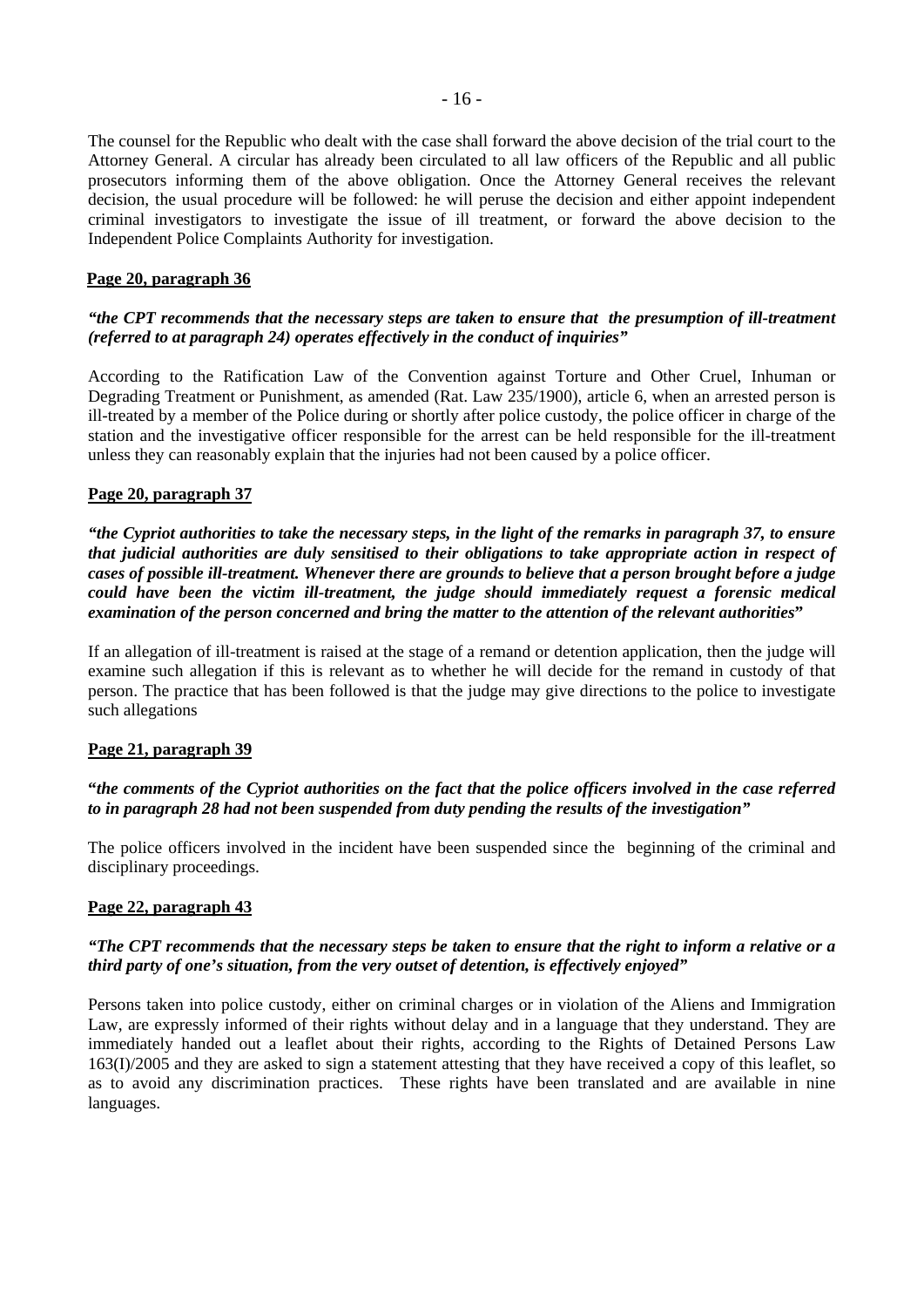A person in custody is provided with the necessary and reasonable facilitations as regards communication with his/her lawyer as well as personal contact with relatives or friends concerning his/her detention. Relevant are also Articles  $30(3)(d)$  and  $11(4)$  of The Constitution of the Republic, which state that any person has the right to have a lawyer of his/her choice. The above Articles must be read in conjunction with Section 13 of the Criminal Procedure Law, Cap. 155, which has similar provisions, as well as with the Law 163(I)/2005, Article 3(a-b), 4, 6, 12, 13, 16, 17.

If the person in police custody is not a Cypriot citizen, he/she is allowed to notify the Embassy or the Consulate of his country of his/her retention. If a representative of the Embassy or Consulate of the foreigner's country wishes to visit him/her and arrange legal aid for him/her, such arrangements are provided. If the person in custody is convicted to imprisonment, the representative of the Embassy/Consulate of his/her country has the right to visit him/her in reasonable time and in line with the Rules of Detention of Annex E´, which is included in the leaflet handed out in the first place of his/her custody. Relevant is the Law 163(I)/2005, article 5.

In case that a third person requests access to the suspect or vice versa, this is allowed, unless it is reasonable to delay the exercise of the right (up to 12 hours) e.g. in the interests of the investigation, the prevention of crime or the apprehension of offenders. A delay in the exercise of the right of communication of a detainee with a person of his/ her choice and vice versa, should be recorded by giving full explanation of the reasoning for such a decision, in line with the provisions of the Police Standing Order 5/3. The exercise of the right to communication with a lawyer cannot be delayed. The communication with a lawyer is safeguarded by article 3 of the Law 163(I)/2005 and is also stated in the "Notice to Persons in Custody" (Annex D, articles 1, 2), which is handed to all detainees by the Police.

# **Page 22, paragraph 43**

## **"***the necessary steps to be taken, in the light of the remarks in paragraph 43, to introduce additional safeguards in cases when the exercise of the right to notification of custody is exceptionally delayed"*

The exercise of the right to inform a relative or a third party of one´s detention immediately upon his/ her arrest is safeguarded by the Law 163(I)/2005, article 3 and the Police Standing Order 5/3.

The exercise of the right to communication with a lawyer cannot be delayed. The delay in the exercise of the right to inform a relative or a third party of his/her choice is not allowed, unless it is reasonable (i.e. in the interests of the investigation, the prevention of crime or the apprehension of offenders) to delay the exercise (up to 12 hours). By virtue of Police Standing Order 5/3, the reasons of such delay are recorded by giving full explanation of the reasoning for such a decision in the criminal record/file.

## **Page 22, paragraph 44**

## *"clarification as to whether it is possible for communication with a lawyer to be delayed"*

Communication with a lawyer cannot be delayed. It is safeguarded by article 3 of the Law 163(I)/2005 and is also stated in the "Notice to Persons in Custody" (Annex D, articles 1, 2), which is handed to all detainees at the very outset of their detention.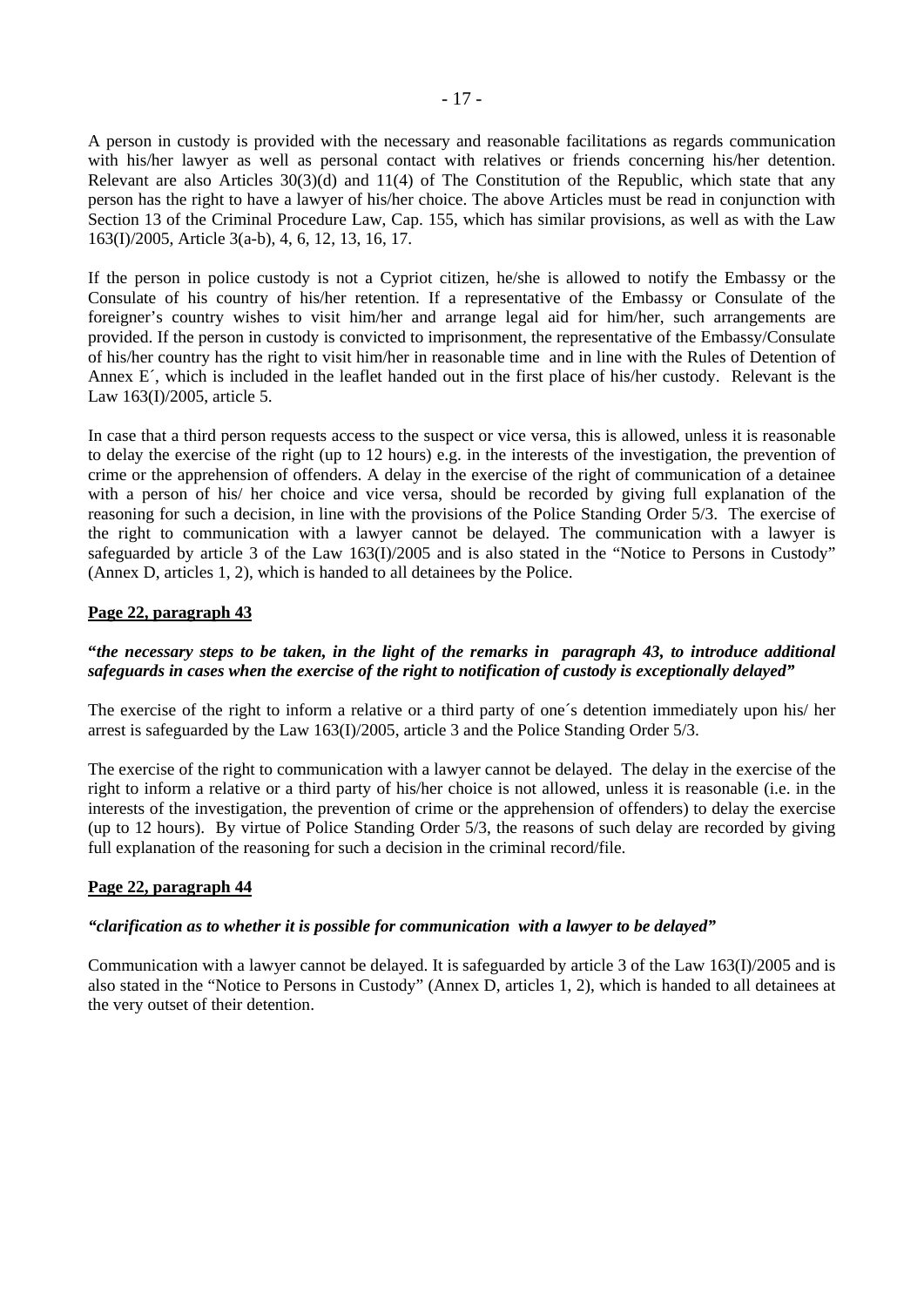A person who is arrested by a Police member is entitled immediately after his/her arrest to communicate personally by telephone:

- (a) with a lawyer of his/her choice out of the presence of any person
- (b) in the presence of a Police member, with any relative or other person of his/her choice and in the case of a person under the age of eighteen with any of his/her parents or guardians, in order to inform them about his/her arrest and the police station or the place of detention or intended detention.

In the case of sub-paragraph (b) above, no right to communicate immediately after the arrest is granted for a period that does not exceed twelve hours after the arrest, if there is a reasonable suspicion that the exercise of the right to communicate, immediately after the arrest, with a person referred to on the said sub-paragraph may:

- lead to destruction or concealment of evidence connected with the investigation of the offence or,
- lead to the commission of another offence or to the death or bodily harm of any person or,
- harm the interests of the security of the Republic or the constitutional or public order or lead to obstruction of the administration of justice or,
- prevent the arrest or interrogation of another person in connection with the offence or lead to his/her escape.

## **Page 23, paragraph 45**

## *"the CPT recommends that a fully-fledged and properly funded system of legal aid for persons in police custody who are not in a position to pay for a lawyer – including persons detained under the aliens legislation – be developed, so that this right may be effectively enjoyed from the very outset of police custody"*

The article 30(3)(d) of the Constitution provides that every person has the right to have a lawyer of his own choice and to have free legal assistance where the interests of justice so require and as provided by law. Furthermore, according to the Legal Aid Law of 2002 legal aid is granted in all criminal proceeding and this includes any procedure before the commencement of the criminal trial. Legal aid covers legal advice, assistance and representation at all stages of a criminal procedure. Legal aid may be granted in cases involving violations of human rights and in family court cases.

An application for legal aid is filed before the court, before which the case is pending, or in any other case at the court of the district in which the applicant has his usual residence. Therefore, the procedure whereby persons in police custody, including persons detained under the aliens and migration law can apply for legal aid.

## **Page 23, paragraph 47**

#### *"the CPT recommends that the Cypriot authorities ensure that persons detained on police premises benefit from effective access to a doctor. Further, for as long as detention periods on police premises remain potentially lengthy, the health-care services provided must be proactive, including systematic medical screening at an early stage and adequate attention to the health-care needs of detained persons"*

The right of access to a doctor is safeguarded by the articles 23-28 of the Law 163(I)/2005. Persons in custody are transferred to governmental hospitals, where they are examined, following their request, free of charge (article 23 of the Law 163(I)/2005). If a detainee requests medical care from his/her private doctor, the police officers arrange an appointment with that doctor. The person remanded in custody has to pay for his/her medical expenses. All the necessary arrangements are made in order to enable the detainees to continue any medical treatment received before their detention.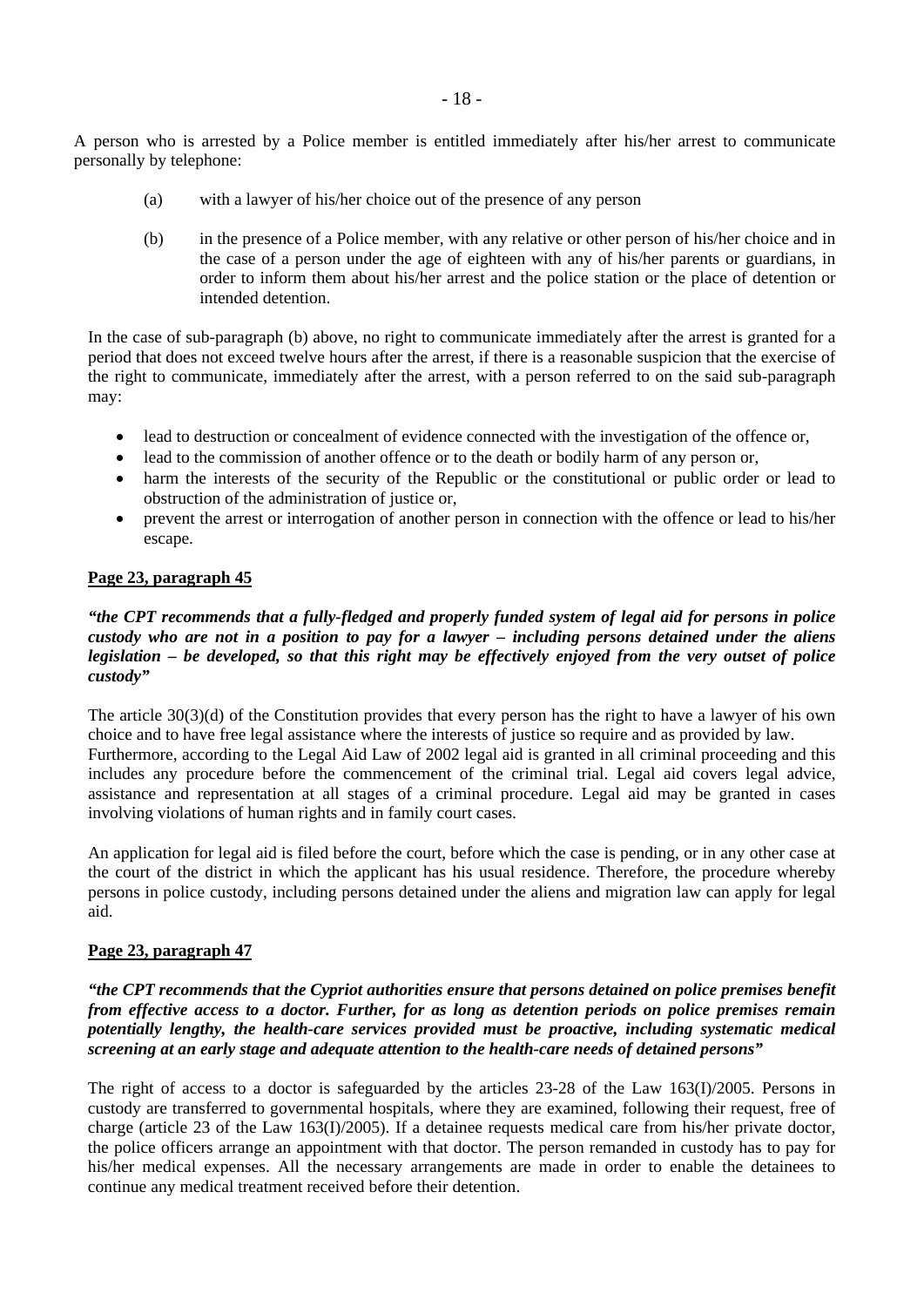- 19 -

The right of access to a doctor is safeguarded by the Law 163(I)/2005 and is also stated in the "Notice to Persons in Custody", which is handed out to all detainees from the very outset of detention.

A person taken into police custody, either on criminal charges or in violation of the Aliens and Immigration Law and regardless of the length of his/her detention, cannot be examined by a doctor, unless he/she wishes to. A person in custody, either upon entry or during his/her detention, cannot be forced into any medical examination without his/her consent. This right is safeguarded by the Police Law, 73(I)/2004, article 25 and Prisons Law 62(I)/96, Regulations No. 576/2002.

# **Page 24, paragraph 48**

## *"a comprehensive policy to be developed on the management of hunger strikes by persons in police custody. Such a policy must include detailed logbook recording and close medical supervision"*

Whenever a detainee is on hunger strike, he/she is frequently examined by a doctor. Furthermore, the police officers:

- Register the incident in the Station Diary of the Police Station and they formally inform their superiors,
- Continuously encourage the detainee to give up hunger strike,
- Observe his/her health condition every one hour, in order to transfer him/her to the General Hospital, if his/her health condition deteriorates.

## **Page 24, paragraph 49**

## *"the forms attesting that the detained persons have been informed of their rights to cover all the rights available to detained persons, and officers on duty to ensure that the forms are understood by the persons concerned"*

Persons taken into police custody, either on criminal charges or in violation of the Aliens and Immigration Law, are expressly informed of their rights without delay and in a language which they understand.

They are immediately handed out a leaflet about their rights, according to the Rights of Detained Persons Law 163(I)/2005, and respectively they are asked to sign a statement attesting that they have received a copy of the leaflet in a language they understand, so as to avoid any discrimination practices (Annex D, Part B).These rights have been translated and are available in nine languages. Additionally, these rights are also placed inside the detention centres, so that the detainees can have access to them at any time.

## **Page 24, paragraph 49**

## **"***the information sheets should state clearly that detained persons who request access to a government doctor will not be obliged to pay for the doctor's services"*

The detainees´ right to access to a government doctor is safeguarded by articles 23-28 of the Law 163(I)/2005. According to the Law 163(I)/2005, article 23, the government doctor's services are free of charge for the detainees. This provision is also stated in the "Notice to Persons in Custody" (Annex D, article 18), which is handed out to all detainees at the very outset of their detention.

Every detained person is entitled, at any time, while in custody, to receive medical examination and/or treatment by, and/or to be under the care of a physician of his/her own choice and to communicate for this purpose personally by telephone with him/ her, in the presence of a Police officer. In this case, the detainee has to pay for his/her medical expenses.

All the necessary arrangements are made in order to enable detained persons to continue any medical treatment received before their detention.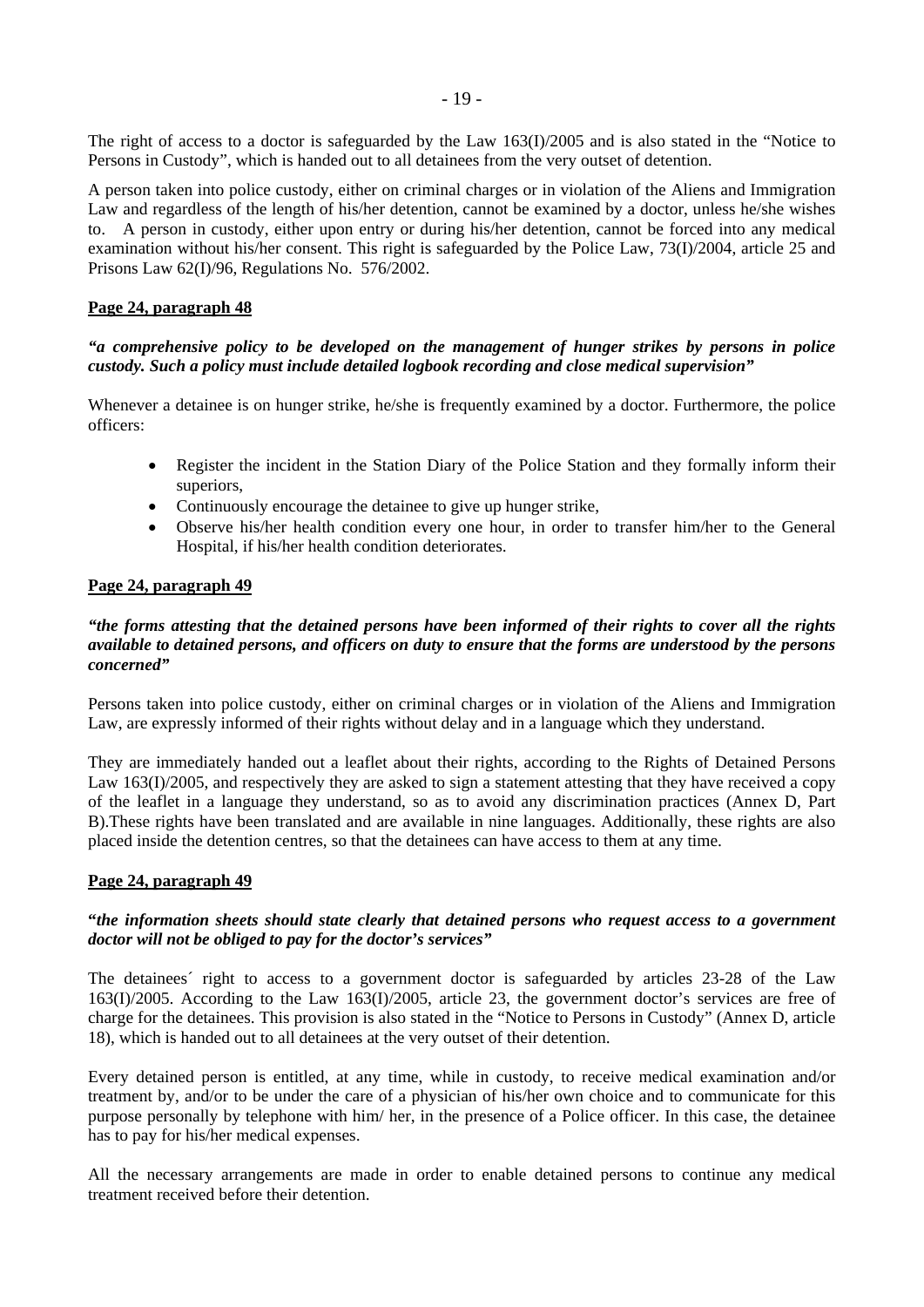A detained person, whether he is a foreign national or not, cannot be examined by a doctor, unless he/she wishes to. A person in custody, either upon entry or during his/her detention, cannot be forced into any medical examination without his/her consent. This right is safeguarded by the Police Law 73(I)/2004, article 25 and Prisons Law 62(I)/96, Regulations No. 576/2002.

## **Page 25, paragraph 50**

## *"the CPT trusts that the Cypriot authorities will ensure that police officers fulfill their obligation to complete custody records in a diligent manner in respect of every person deprived of his or her liberty "*

Such records are kept at all Police Detention Centres, for every detainee separately. These records are constantly inspected by the person in charge of the Detention Centre, in order to certify that they are completed in a diligent manner and in respect of every person deprived of his/her liberty. This is safeguarded by the Police Standing Order 5/3.

## **Page 25, paragraph 51**

#### *"the Cypriot authorities to ensure that the deficiencies outlined in paragraph 51 are duly rectified"*

A person in police custody, whether is a foreign national or not, is equal before the Law, according to the Constitution of the Republic of Cyprus, article 28. Thus, the right to inform a person of one´s choice upon his/her arrest and the right to access to a lawyer, a doctor and to free legal aid are exercised in the same way by all detainees, regardless the Law by which they were deprived of their liberty.

Regarding the right to free legal assistance of foreign nationals deprived of their liberty under the Immigration or Refugee Law, Legal Aid is offered to all detained persons who are not in a position to pay for a lawyer from the very outset of their custody. Relevant is the Legal Aid Law 165(I)/2002 (as amended by Laws 22(I)/2005 and 77(I)/2005). Any person who is unable to pay for a lawyer, he/she can apply to receive legal aid, following the procedures as set in the Legal Aid Law. Also, relevant is the Constitution of the Cyprus Republic, article 30(3)(d) and the Criminal Procedure Law, Cap 155 (section 64).

The Legal Aid Law 165(I)/2002 states that any person who applies for legal aid and is granted such aid, following the investigation carried out by the relevant authorities to decide if such a person is eligible for legal aid, can have a registered lawyer to represent him/her on the very outset of the judicial proceedings, meaning from the outset of the deprivation of his/her liberty.

As regards the information leaflets**,** it is noted that the Asylum Service has issued them in eleven (11) languages, which are handed out by the Police to any person who applies for asylum at our District Aliens and Immigration Offices.

These information leaflets are available at our detention centres, so as to hand them over to any detainee who wishes to apply for asylum while being detained, or to any person who has already applied for asylum and is still detained.

## *"Although asylum seekers may be provided with free legal assistance by organisations dealing with refugee matters ….such arrangements do not meet the standard of safeguards required in respect of access to a lawyer"*

Recently, a Bill entitled "The Legal Aid (Amendment) Law of 2009" has been approved by the Council of Ministers and has been tabled by the Ministry of Interior to the House of Representatives. This Bill provides for free legal aid, under certain circumstances, to Asylum Seekers who appeal to the High Court against a decision, made either by the Head of the Asylum Service or by the Refugees Review Body according to the Refugees Laws.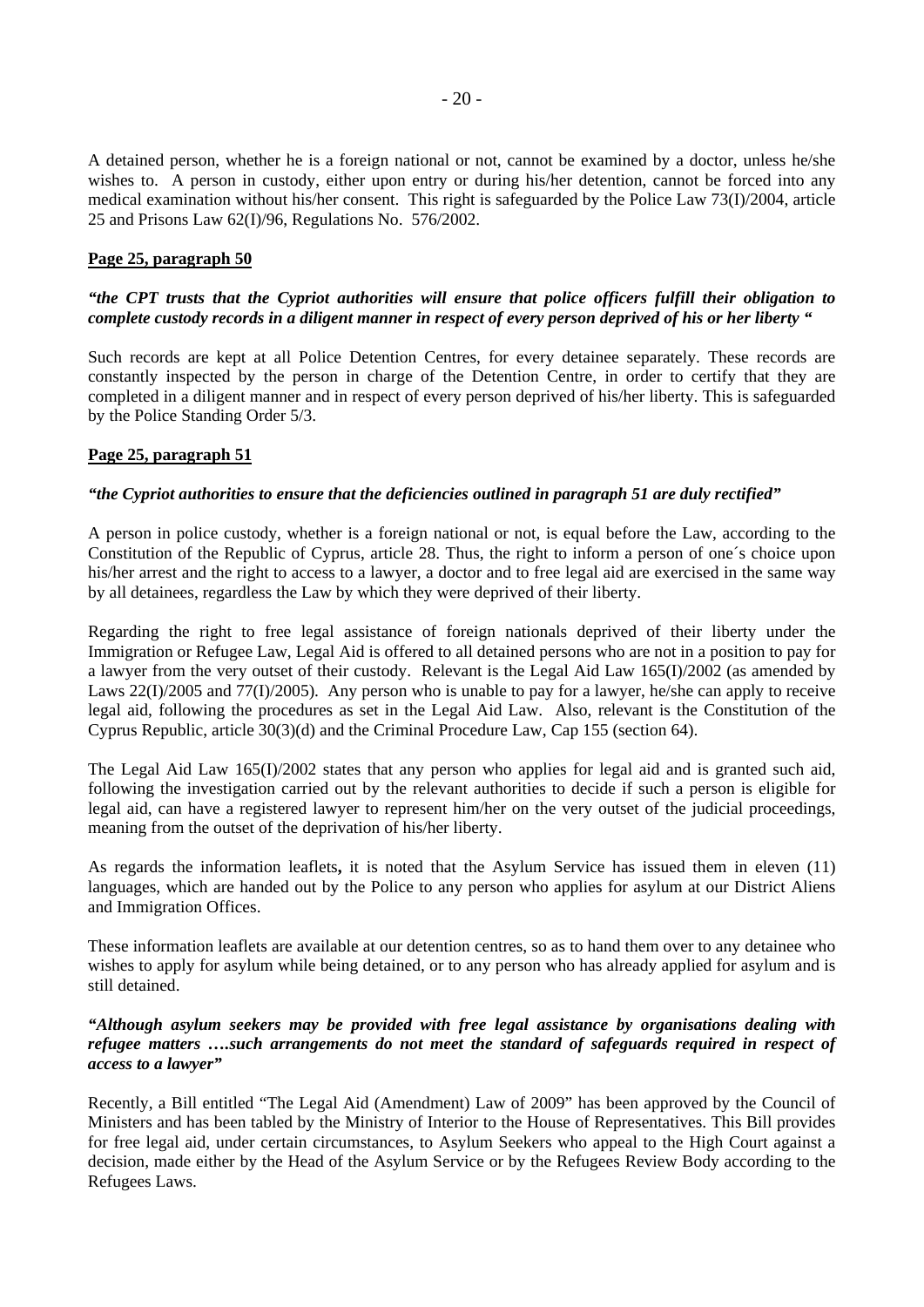# **Page 12, paragraph 13**

*"the Cypriot authorities to ensure that if children, including unaccompanied migrant minors, have to be detained on police premises, they be held for an absolute minimum period and no longer than the time required for the judge to order release or remand in custody. Beyond this short period, detained children must be held in an appropriate secure setting offering material conditions and a regime tailored to their specific needs"* 

# **Page 25 , paragraph 52**

*"the Cypriot authorities to take immediate steps to ensure that every minor is provided with effective access to a lawyer from the very outset of his or her detention and before signing any statement. To this end, minors must be made aware of the special safeguards from which they are to benefit. Thus, such information must be explicitly included in information on rights provided to them in writing and which they are obliged to sign"* 

With reference to the comment on the detention of the children and unaccompanied migrant minors, if they have to be detained in police premises, they will be held for an absolute minimum period and no longer than the time required for the Court to order either release or remand in custody. The Police gives emphasis on the special needs and rights of children and unaccompanied migrant minors, which are safeguarded by the Law 163(I)/2005, as follows:

- In case that a Police member arrests a person under the age of eighteen, he/she is entitled to communicate personally by telephone with any of his/her parents or guardians in order to inform them about his/her arrest and the police station or place of his detention or intended detention (article 3). A Police member must immediately inform the parents or guardians and it should be recorded in the case file. The Social Services are informed by a Police member, if this is considered to be necessary and in the interest of the arrested person (article 6).
- The interview of a person under the age of eighteen is always conducted in the presence of his/her lawyer, whether he/she understands fully his/her rights or not (article 10).
- Every detained person, regardless of his age is entitled to meet his/her lawyer of his/her choice at any day and time in a private area of the detention place, out of the sight and hearing of the police (article 12(1)(2)).
- Every detained person, whether he/she is under the age of eighteen or not, is entitled to meet daily of up to one hour any relative or other person of his/her choice and his/her parents or guardians in a private area of the detention place, in the presence of a Police member. (article 16).

In the case of a detained foreign national, this right is granted in relation to any representatives of the Embassy, Consulate or Diplomatic mission of his/ her country in the Republic. In the same framework, where there is no Embassy, Consulate or Diplomatic mission in the Republic, the detained foreign national has the right to be visited by representatives of any international or national organization or authority of human rights (article 16).

- Detained persons, who are under the age of eighteen, are kept in separate cells from the cells of the detainees over the age of eighteen (article 20(a)). These cells are designed specifically to offer appropriate living conditions.
- In the case of a detained person under the age of eighteen, his/her parents or guardians are entitled to be present at every medical examination or treatment (article 27(2)) and at any interview conducted by his/her lawyer (article 12(3)).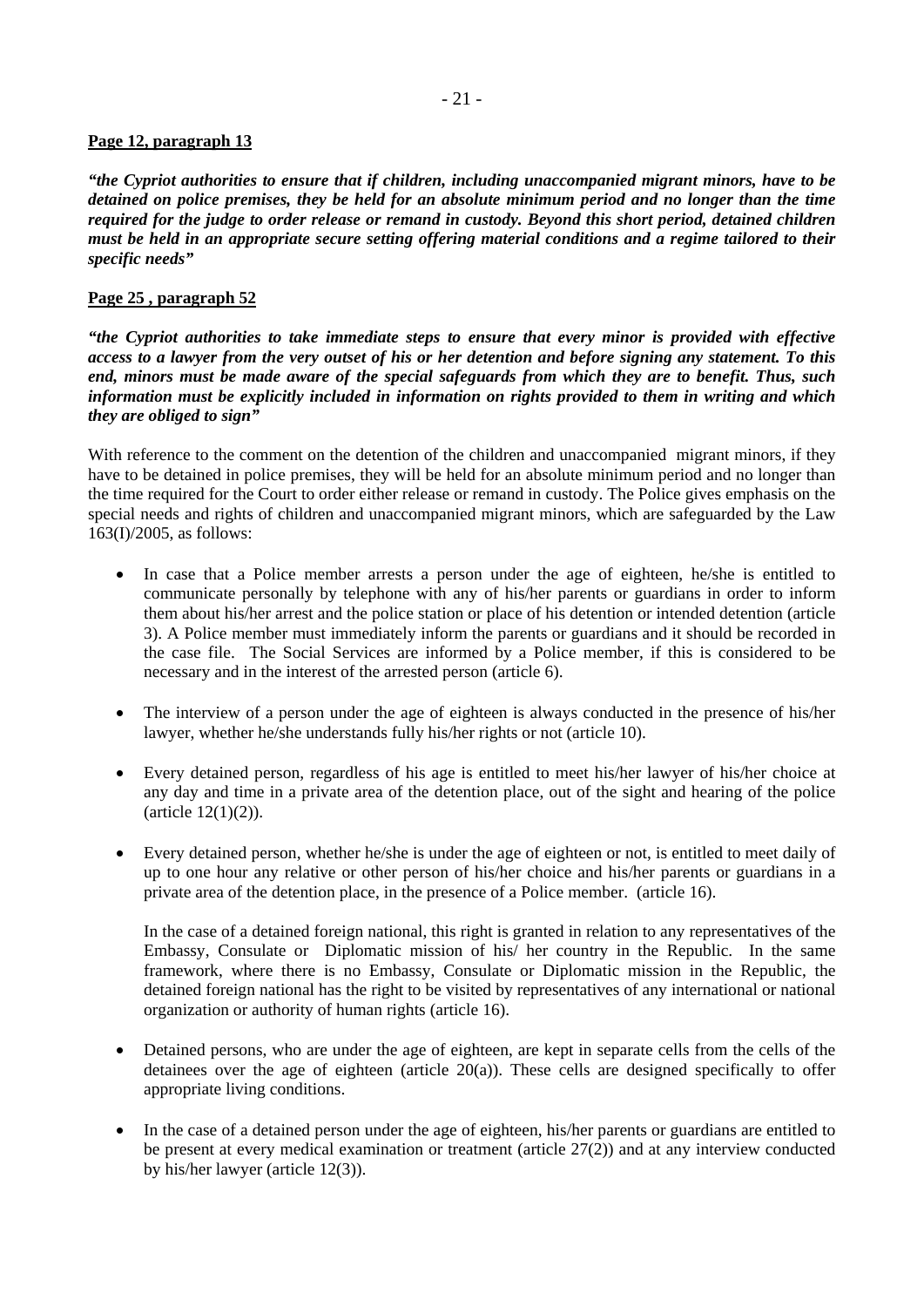Detained persons under the age of eighteen, enjoy all the rights mentioned in the Rights of Detained Persons Law 163(I)/2005, the Children's Law, Cap. 352, and the Police Standing Order 5/3.

## **Page 25, paragraph 52**

## **"***whether, in practice, minors might be obliged to sign a statement without the benefit of the presence of a lawyer or a trusted person"*

Minors are not obliged to sign a statement without the benefit of the presence of a lawyer or a trusted person. The Law 163(I)/2005 provides that:

• The interrogation of a person under the age of eighteen whether he/ she understands fully his/ her rights or not, is always conducted in the presence of his/her lawyer (article 10).

## **Page 26, paragraph 53**

## **"***the CPT would like to be informed about the current and planned arrangements as regards independent, unannounced inspections of police premises"*

The Police Detention Centres are often inspected by National Organizations (National Organization for the Protection of Human Rights- ETHNOPAD), as well as International and European Organizations and Committees (United Nation High Commissioner for Refugees-UNHCR, Committee on Civil Liberties and Home Affairs (LIBE) of the European Parliament, Human Rights Commissioner of the Council of Europe etc.), which are responsible for the monitoring of Human Rights. Moreover, non-governmental Organizations – national (KISA) and non-national (STEPS) –have recently visited the police detention centres.

A circular letter, dated 7/2/2008, was sent to all Police Divisions, Departments, Offices in relation to the procedure which is followed during the access and inspection of Police Detention Centres by the representatives of the National Organization for the Protection of Human Rights- ETHNOPAD, the United Nation High Commissioner for Refugees-UNHCR and the Committee for the Prevention of Torture-CPT. The aim of the above mentioned circular letter is to facilitate the visits by the above mentioned Organizations and Committees to Police detention centres and for a better coordination and cooperation between them.

#### **Page 26, paragraph 55**

## "*the material deficiencies observed at Limassol Station to be remedied without delay"*

With reference to the recommendation that some cells at Limassol Police Station had no windows, hence there is no access to natural light and ventilation, the above deficiencies have been covered by the installation of glass block windows, central ventilation and air condition system.

## **Page 26, paragraph 55**

#### *"the Committee recommends that the Cypriot authorities to ensure that corridors are not used as ad hoc detention facilities, and that all detained persons are accommodated in rooms/ cells designed specifically for that purpose, offering appropriate living conditions"*

Every effort is made to meet the CPT standards regarding detained persons´ right to accommodation facilities.

In this framework, in all Police Detention Centres, renovations and improvement works have already been made, in order for the conditions of detention to be consistent with the specifications and recommendations of the CPT.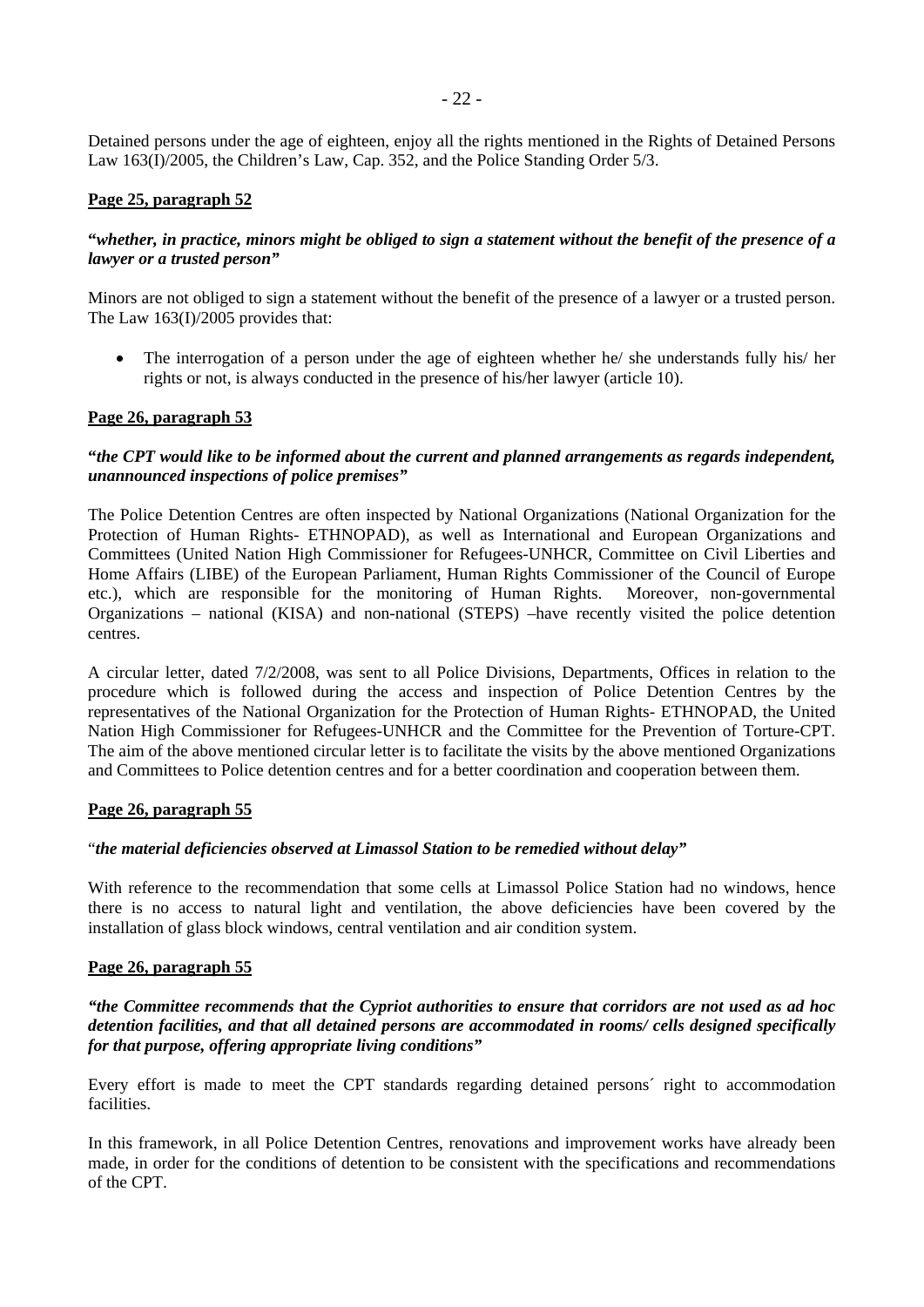## **Page 26, paragraph 55**

# *"persons never to be held for longer than a few hours in the existing detention facilities at Larnaca Airport, unless the shortcomings mentioned in paragraph 55 are remedied"*

The facilities at Larnaca Airport are used only for refused landing, as well as for persons who are going to be deported. The maximum stay there is 12 hours.

The facilities are equipped with adequate artificial lighting, ventilation system, as well as air condition system.

# **Page 26, paragraph 55**

# **"***the CPT trusts that the new Larnaca Airport will offer adequate conditions of detention for persons held pending deportation"*

All the necessary actions are taken in order to provide adequate conditions to persons held pending deportation or to persons who are refused landing. The new Refused Landing Room is designed specifically for this purpose and in compliance with the standards set by the CPT.

In relation to this, the Police had a meeting on 17/03/2009 with the Project Coordinator of Hermes Airlines and a representative of the Public Works Department, concerning security issues and conditions of living in the new Refused Landing Room. The Police made proposals for improvement and changes according to the CPT standards (air condition, bell in every room, ventilation, fixed table and chair in every room, etc.).

## **Page 27, paragraph 56**

# *"the CPT recommends that all persons held on police premises are provided with appropriate food at regular intervals (including at least one full meal every day)"*

Detainees that are held in Police Detention Centres, either for a short period of time or for a prolonged period, are provided with sufficient food three times a day (Meal times: breakfast time 0700-0900, lunch time 1200-1400, dinner time 1800-2000), according to the provisions of the Police Standing Order No. 5/3. All detainees receive at least one cooked meal per day. As regards the quantity and quality of food provided to detained persons and the provision of food to persons in police custody is safeguarded by the provisions of the Police Standing Order No. 5/5, which stipulates certain food to be provided to detainees. Relevant is also the Decision of the Council of Ministers, no. 48.599, dated 05/11/1998.

Those, who do not like the meals offered by the Police, can be provided with food according to their wish at their own expenses, after informing in advance the officer in charge of the detention place and after it has been checked for security purposes. This right is safeguarded by the provisions of the Police Standing Order No. 5/3 (Annex E- Rules of detention).

## **Page 27, paragraph 57**

# *"the CPT calls upon the Cypriot authorities to ensure that all persons detained in police stations for longer than 24 hours are offered one hour of daily outdoor exercise"*

Detainees who are in police custody for prolonged periods are transferred to police detention centres, where an outdoor exercise area exists. In other cases, the detainees are allowed daily to move in the custody area, outside there cells. This area can be used for walking, exercising or relaxing.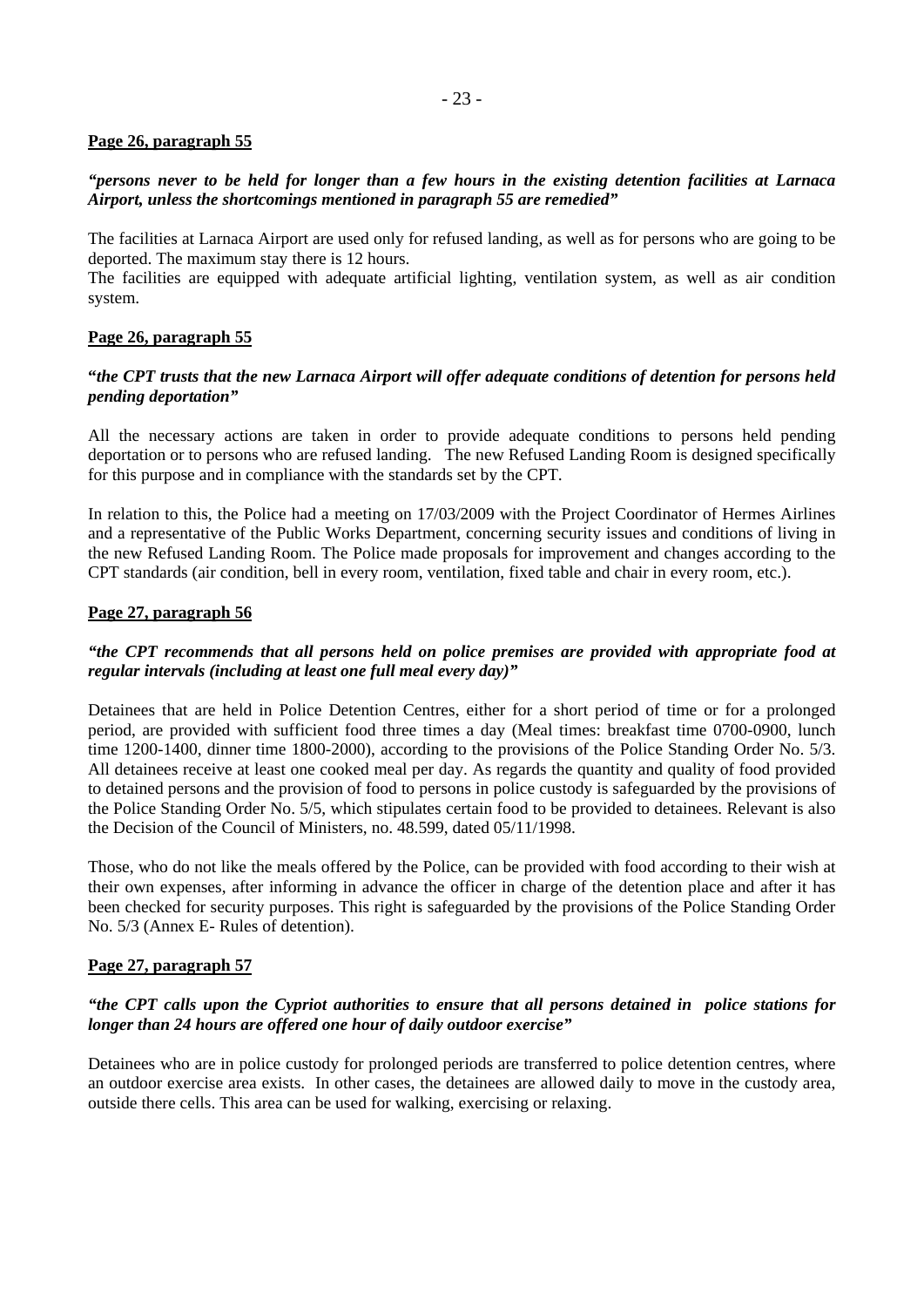- 24 -

# • *Lakatamia Police Station- Nicosia*

At Lakatamia Police Station detainees can exercise within the custody area, in the vicinity of cells. There is a place within the police station where detainees are allowed to watch television, read books and magazines, listen to music, play games etc, for more than three hours per day.

# • *Former Famagusta Police Station in Larnaca*

At former Famagusta Police Station, detainees can exercise within the custody area, in the vicinity of cells.

# • *Police Detention Centre (Block 10) at the Central Prisons in Nicosia*

As regards the police detention centre (Block 10) at the Central Prisons in Nicosia, there is a yard where the detainees can do outdoor activities and a basketball field, where detainees can exercise or play. Both are now accessible for more than one hour per day.

# **Page 28, paragraph 61**

*"the CPT once again recommends the Cypriot authorities urgently review the conditions in the existing centres designed to hold persons deprived of their liberty under aliens/asylum legislation, in the light of the standards referred to in paragraph 61, and to ensure that any additional centres they establish comply with those standards"* 

Persons detained in police detention centres, including foreign nationals, enjoy all rights and accommodation facilities, according to the C.P.T. standards. During the last few years the police detention centres have been renovated and improvement works have already been made, in order for the conditions of detention to be in consistence with the specifications and recommendations of the CPT and to ensure that detainees can enjoy humane and safe conditions of detention. Frequent visits and inspections are made to all police detention centres by Police Headquarters officers for the improvement of the living conditions.

The Council of Ministers has decided to construct a building with a capacity of 256 people (next to the Reception Centre for Illegal Immigrants Awaiting Deportation that is expected to be completed by September of 2012) which is scheduled to start in November 2009 and finish at September 2010.

## **Paragraph 61, 75, 86 and 105**

The State is taking steps to eliminate if not to extinguish all such problems of suppression of human rights and ill treatment, by legislations or by setting up several organizations for this purpose.

Cyprus has ratified all international treaties and conventions for the protection of human rights, such as the European Convention for the protection of human rights and the fundamental principles of freedom, the Convention against torture and other cruel, inhuman or degrading treatment or punishment and a great part of its Constitution deals with protection of human rights.

Additionally to the above there are: the National Authority for the protection of human rights, the ombudsman, the Independent Authority for the Investigation of Allegations and Complaints against the Police, the Committee of the House of Representative for Human rights and the Courts, which often deal with matters affecting human rights when anybody refers his complaint to them.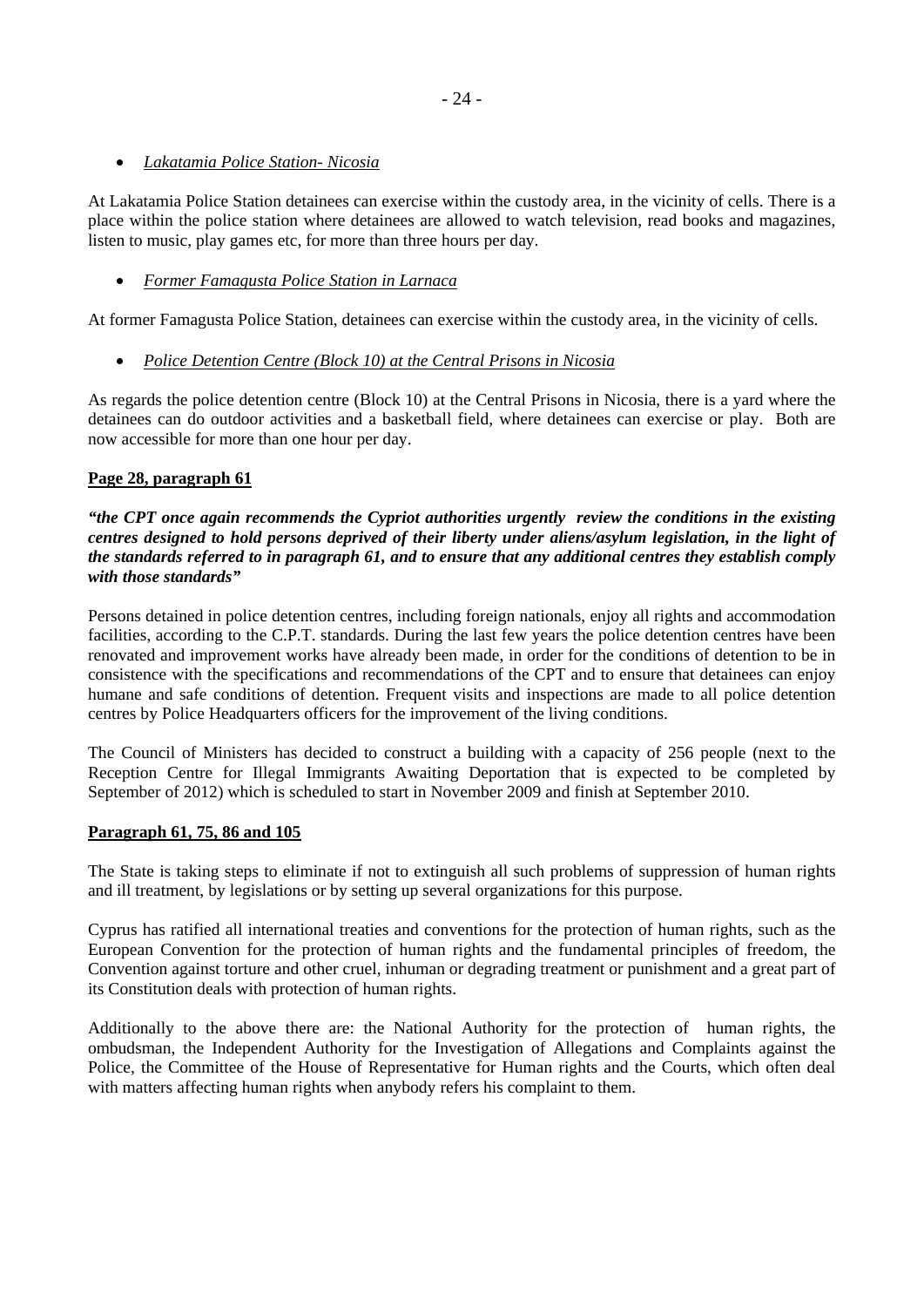# **Page 29, paragraph 64**

# *"the Committee would invite the Cypriot authorities to consider broadening the scope of the Law on Parole to include categories of inmates other than those sentenced to life imprisonment"*

The Prisons (Amendment) Law no.37(I)/2009, which establishes a Board for the granting to convicts of leave for serving the remainder of the imprisonment term outside Prisons, is not restricted only to those inmates sentenced to life imprisonment. The Law at section 14 A specifically states that inmates who have been sentenced to two years imprisonment or more and have completed half of their sentence, as well as those who have been sentenced to life imprisonment and have completed 12 years imprisonment, can apply to the Board to serve the remainder of their sentence outside Prisons. Therefore, the scope of the Law is already broad as it applies to inmates who have been sentenced to two years imprisonment or more.

# **Page 30, paragraph 66**

*"The Committee requests up-to-date information on progress in the plans to transform Block 9 into entirely separate accommodation for juveniles, including details of the services, mixed-gender staffing and special facilities to be provided, which are adapted to the needs of juveniles"* 

All procedures have been carried out, so that Block 9 will be transformed into an entirely separate accommodation for juveniles. Architectural designs for the transformation of Block 9 are ready and the construction works are expected to be completed within the year 2011. Mixed-gender staffing requires legislation amendment and is under consideration.

## **Page 30, paragraph 67**

## *"The CPT recommends that the management of the Prisons deliver a clear message custodial staff and reiterate it at regular intervals that all forms of ill-treatment are unacceptable and will be the subject of severe sanctions***"**

The Director of the Prison Department has already delivered a clear message to custodial staff that all forms of ill-treatment are unacceptable and will be the subject of severe sanctions**.** The Order No. 5/2009 has been issued in order to determine the behaviour of the staff towards the prisoners.

## **Page 30, paragraph 68**

# *"the Cypriot authorities to take the necessary measures, in the light of the remarks in paragraph 68, to prevent inter-prisoner violence"*

According to the Prisons Law and Regulations, the prison staff should behave in such a way so that violence is prevented. The Administration of the Prisons Department inspects to ensure that rules are obeyed and in cases of violence by the staff or the prisoners, disciplinary measures are taken. Moreover, the Administration takes the following measures to prevent inter-prisoner violence:

- It evaluates the prisoners' behaviour and places them in different Blocks, accordingly.
- It provides various activities, educational and vocational programmes, in order for the prisoners to develop new aptitudes.
- It organizes enlightening meetings related to behavioural and hygiene matters, as well as meetings for psychological support.
- It provides cultural activities, such as musical and theatrical shows, exhibitions of handicrafts, which help prisoners to develop their sense of self-worth.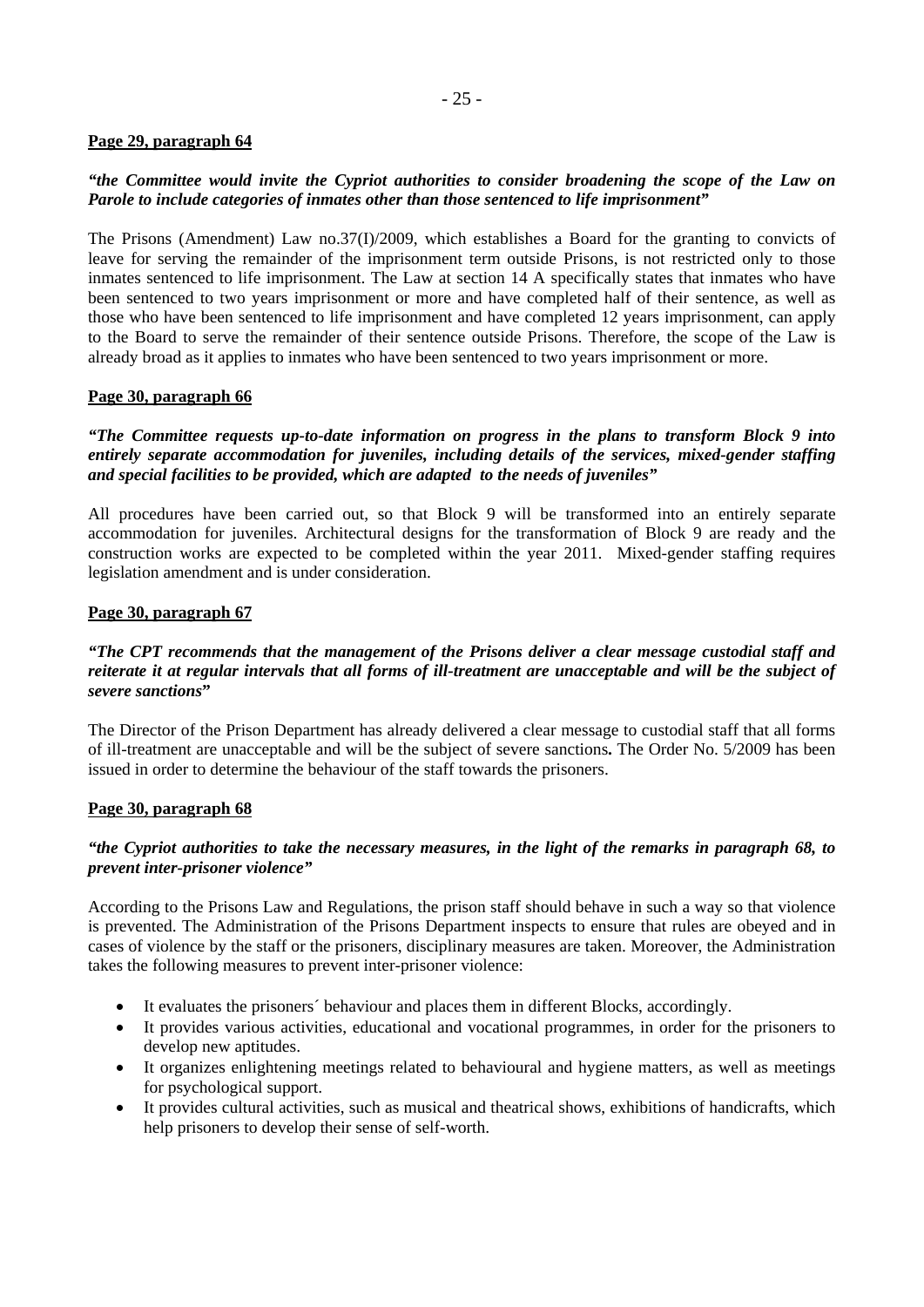# **Page 31, paragraph 69**

# *"The CPT recommends that all indications of possible ill-treatment, including inter-prisoner violence, be properly investigated and appropriate action taken"*

 According to the Prisons law and Regulations, all indications of possible ill-treatment, including interprisoner violence, are properly investigated and appropriate actions are taken. Records of such sanctions are kept.

# **Page 31, paragraph 71**

## *"The CPT recommends that the Cypriot authorities take immediate steps to ensure that prisoners are guaranteed access to a proper toilet whenever necessary. The Committee also trusts that the Cypriot authorities will ensure that call bells are never deactivated***"**

The Director of the Prison Department has issued the order No 32/2008, concerning the access of prisoners to toilet facilities whenever necessary. By this order, the Prison staff is directed to check and ensure that the cell panel in the warden's room is active at all times and especially during the evening hours, so that the prisoners can be assisted and emergency cases can be faced. It also informs the staff that the violation of the order consists a disciplinary offence.

# **Page 32, paragraph 74**

*"immediate action to be taken to rectify the deficiencies identified at paragraph 72 in the material conditions of detention in Blocks 1 and 2, with a view to ensuring that they fully comply with the legal requirements in terms of lighting (natural and artificial), ventilation, cell size and equipment and sanitation facilities"* 

Sanitary facilities are already in use and construction works for the wings are expected to begin on the  $15<sup>th</sup>$  of June 2009 in order to improve the conditions of detention in Block 1 and 2 in terms of lighting (natural and artificial), ventilation, cell size and equipment. The installation of central heating system, as well as air conditioning and ventilation central system are provided.

## **Page 32, paragraph 74**

## *"steps to be taken to ensure adequate provision for the specific hygiene needs of female prisoners"*

Recently, construction works have been carried out in Block 3 (female Prisoner's Block) and hygiene needs have been met to a great extent.

## **Page 32, paragraph 74**

*"measures to be taken to reduce as soon as possible the occupancy levels in Blocks 1, 2, 3, 5 and 8. As occupancy rates are reduced, it should be ensured that those cells measuring just under 7m2 are only used*  to accommodate one prisoner and that the living space in multi-occupancy cells is at least 4m<sup>2</sup> per *prisoner"* 

Recently, a new block (upper floor of Block 5 - Block 5A) has operated. In order to reduce the occupancy levels, the Administration of the Prison Department proceeded as follows:

- (i) In order to expand the Prison areas, renovations are being made in Blocks 1A, 1B, 2A, 2B, so that 40 new cells as well as additional hygienic places will be built. Renovations are expected to be completed within the year 2011.
- (ii) The west upper floor of Block 5 has been renovated and has operated for persons remanded in custody since March 2009.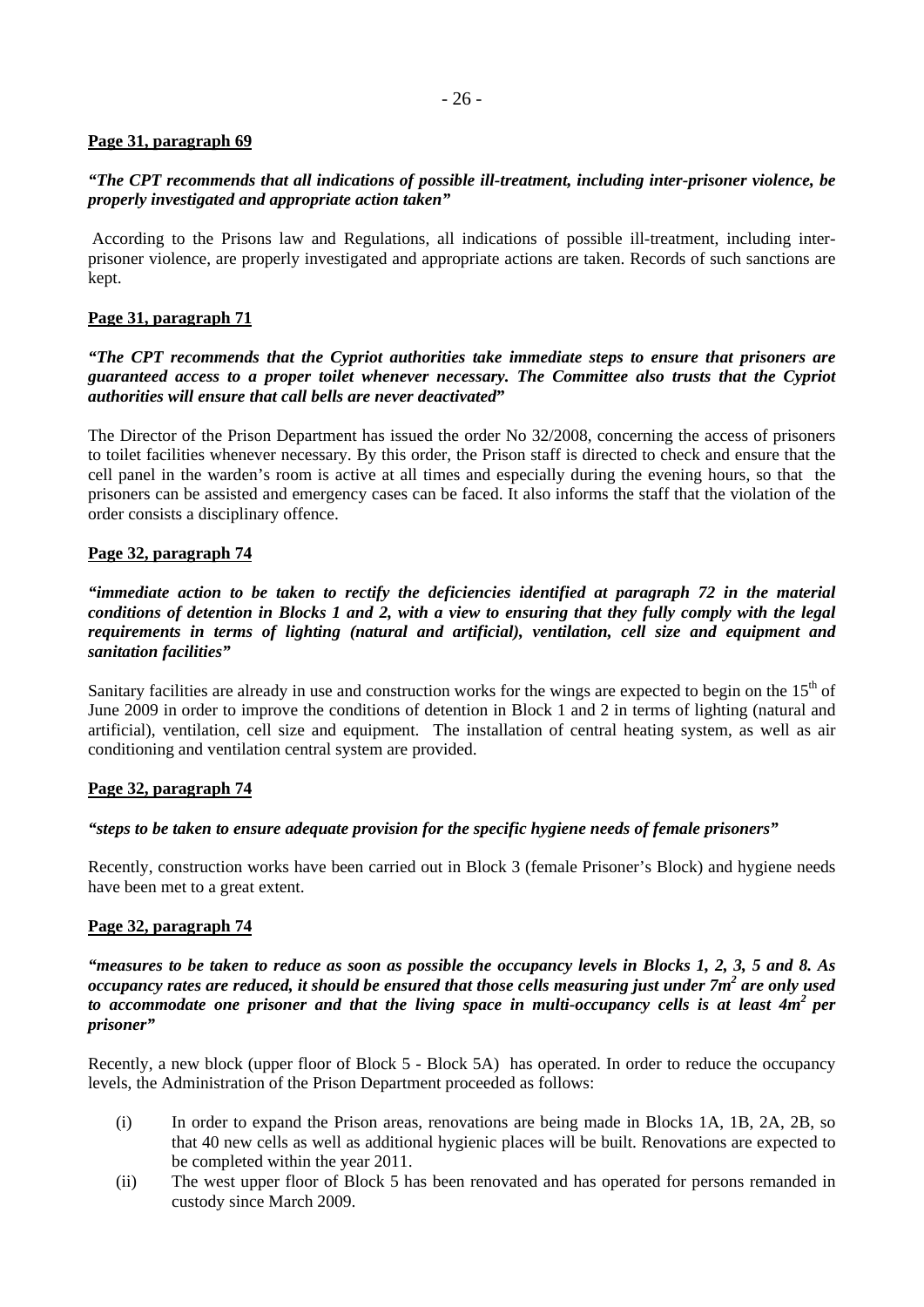- (iii) Construction works for the expansion of the Open Prison are expected to start in October 2009 and to be completed within 15 months. The renovation includes 50 new cells and offices for the staff.
- (iv) Block 9, where juvenile prisoners will be placed, will be renovated. The construction and renovation works are expected to be completed within the year 2011. By the completion of the works, 24 new cells with a capacity of 40 people will operate.
- (v) A Multifunctional Medical Centre will be constructed, where mentally ill prisoners and drug addicted prisoners will be held. In January 2008, a tender was announced in the Official Gazette for the preparation of the architectural designs for the Multifunctional Medical Centre. Recently, the tender has been cancelled due to legal questions. The procedure is before the Tenders Review Authority for its final decision.

# **Page 32, paragraph 74**

## *"steps to be taken to ensure an adequate ratio of sanitary facilities to inmates in the new cells on the upper floor of Block 5"*

Construction works for Block 5 have been completed. Sanitary facilities have been provided ensuring an adequate ratio of sanitary facilities to inmates.

## **Page 33, paragraph 75**

*"vigorous efforts to be made to increase the range of purposeful activities for inmates: work, vocational training, sports, educational and other activities must be available so that all prisoners may be purposefully engaged for most of the day. Particular efforts should be made to offer juveniles and persons serving long sentences a programme of activities adapted to their respective needs"* 

Prison Administration is continuously trying to increase the range of activities for prisoners, such as sports, painting, handicraft, bookbinding. At the same time workshops (woodworking, smithery and bookbinding), various educational programmes and vocational training are introduced. They are given the opportunity to obtain certificates, which are acknowledged by the Ministry of Education, so that prisoners will be able to work in relevant areas after their release.

Concerning juvenile prisoners there is a special approach and for this purpose a staff member is appointed in order to encourage juveniles to attend these programmes.

## **Page 34, paragraph 80**

# *"The CPT reiterates its recommendation that the nursing team should be progressively reinforced with a view to replacing all medical orderlies by qualified nursing staff from the Medical Services of the Ministry of Health".*

Bearing in mind the problem of shortage of nurses, the nursing team is gradually increased.

## **Page 35, Paragraph 82**

 *"Another prisoner with serious psychiatric disorder was receiving a combination and dose of antipsychotic medicine which, in the delegation's view, was excessive; further, due to a transcription error, the patient was receiving a dose of one particular drug in excess of that prescribed."*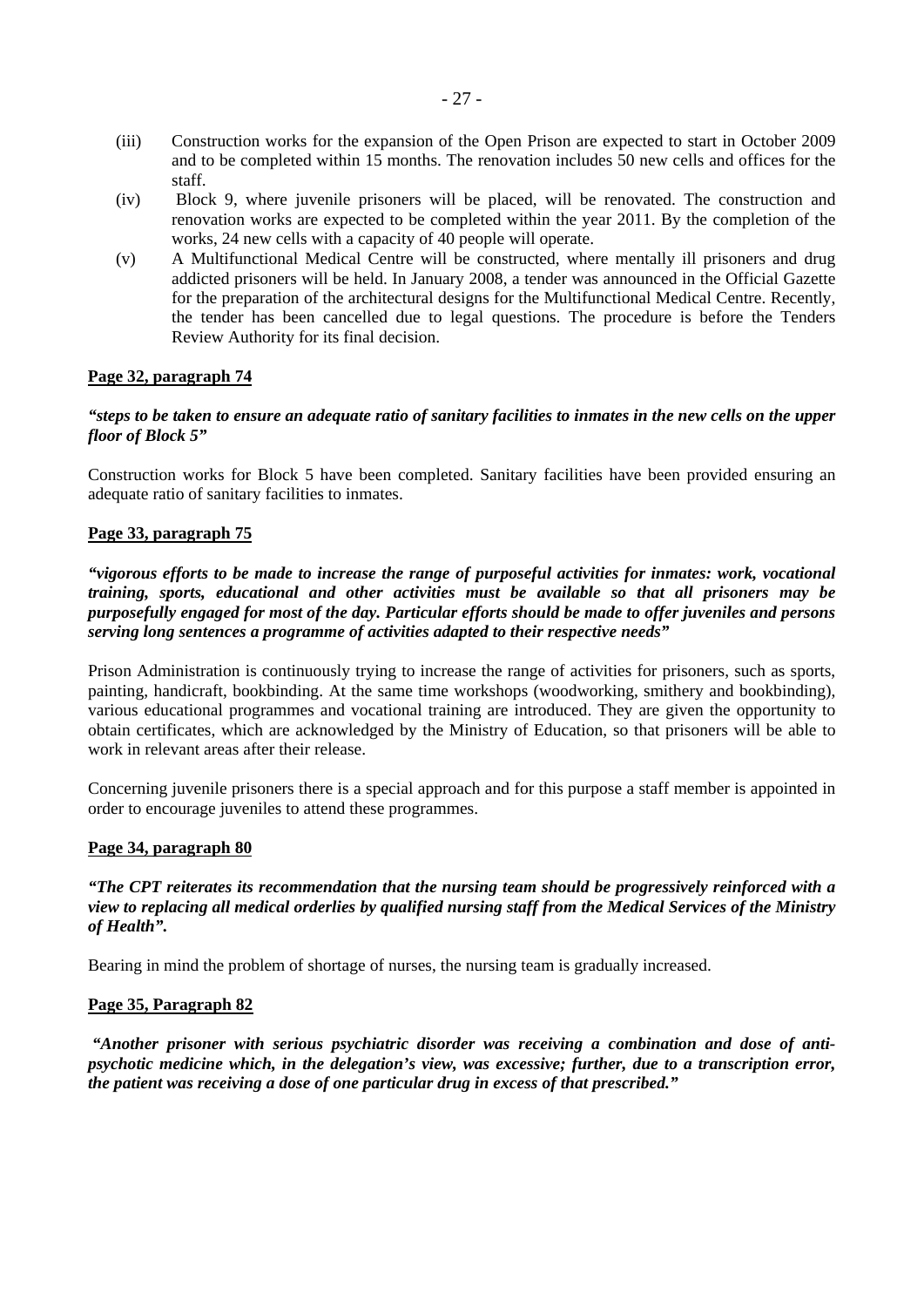This is the case of a severe psychotic patient who tried to kill his brother under the influence of delusion and hallucination and who was initially treated at the Athalassa Mental Hospital and subsequently continued his medication and follow-up in prison. He has been examined by three psychiatrists who agreed on the given medication and the treatment plan. The patient continued this regime, and the recent (15.7.2008) evaluation shows that the patient improved considerably, he is almost free from psychotic symptoms, has insight. Regarding the transcription error, the problem has been discussed and the responsible doctor and nurses agreed to exercise close supervision, regarding the procedure of the administration of medicines.

#### **Page 36, paragraph 84**

*"the Cypriot authorities to ensure the adequate provision of psychiatric care to prisoners, in the light of the remarks in paragraphs 81 to 83 and that prisoners´ health-care records give a complete picture of their physical and mental health"* 

All prisoners receive adequate psychiatric services by a permanent psychiatrist. For every prisoner a separate record is held for his medical condition. Every effort is made that the records kept are adequate.

#### **Page 36, paragraph 84**

*"the Cypriot authorities to ensure that mentally ill prisoners who require specialised hospital treatment benefit, without undue delay, from such treatment, and in accordance with the precepts se out in paragraph 83"*

Whenever a prisoner's mental condition requires specialised hospital treatment, the prisoner is immediately transferred to the Government Psychiatric Hospital.

#### **Page 36, paragraph 85**

#### *"the necessary steps to be taken to ensure that the whole health-care service works effectively as a team"*

The Administration of the Prisons Department, in cooperation with the Ministry of Health, has taken decisions to ensure that the whole health-care services will work effectively as a team.

#### **Page 36, paragraph 86**

*"the CPT reiterates its recommendation that the Cypriot authorities immediately take the necessary measures to ensure that every newly admitted prisoner is given a proper medical examination as soon as possible after admission. Save for exceptional circumstances, this examination should take place on the day of admission"* 

The Prison Administration takes the necessary measures to ensure that every newly admitted prisoner is given a proper medical examination:

(a) if the inmate is admitted during working hours, the examination will occur on the admission date (b) if the inmate is admitted after the working hours, he will be examined the next day of admission.

#### **Page 36, paragraph 86**

**"the CPT reiterates its recommendations that the Cypriot authorities immediately take the necessary measures to ensure that every newly admitted prisoner is given a proper medical examination as soon as possible after admission …the doctor´s conclusions in the light of i and ii"**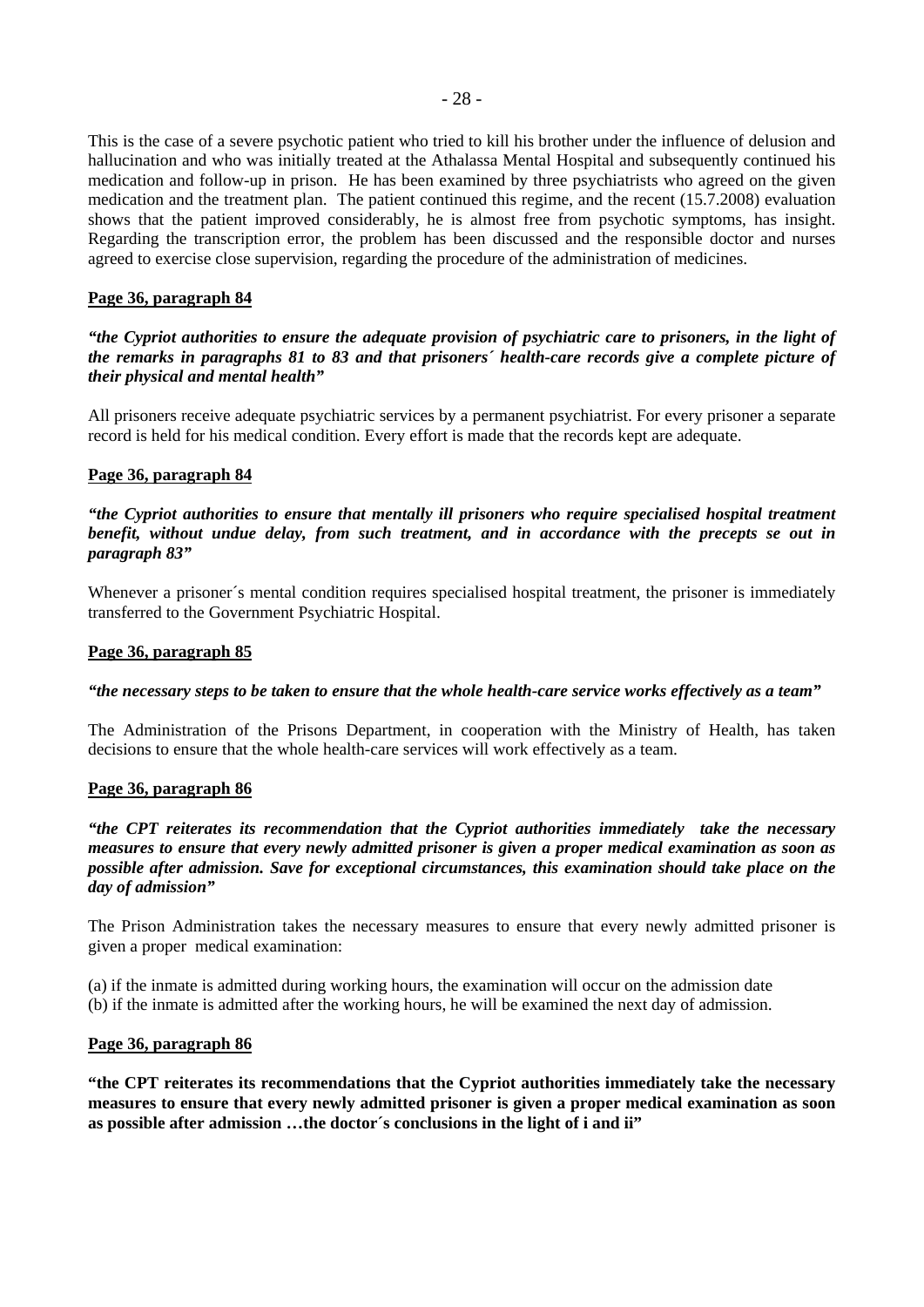- 29 -

The medical file drawn up after examination of newly admitted prisoner contains:

- (i) A full account of statements made by the prison doctor concerning the prisoner's medical examination (including the description of his or her state of health and any allegations of illtreatment)
- (ii) A full account of the objective medical findings based on a thorough examination
- (iii) The doctor's conclusions in the light of i and ii

#### **Page 37, paragraph 87**

# *"the Cypriot authorities to take the necessary steps in the light of the remarks in paragraph 87 concerning blood-testing procedures"*

There is a framework for nursing job description which provides for blood-testing procedures. There is a clear guideline on carrying out the blood-testing procedure, according to which nurses must explain to the newly admitted prisoner the reasons for blood-testing, giving them the right to sign their consent or denial.

#### **Page 37, paragraph 88**

*"the CPT recommends that these shortcomings be addressed, so as to ensure medical confidentiality for prisoners. In particular, all prisoners must be able to request and obtain a medical consultation in a confidential manner, without such requests being filtered or controlled in any way by non-medical staff"* 

The Prison Administration has issued strict and specific orders to the prison staff in order to ensure prisoner's medical confidentiality. Only the doctor has access to the medical records.

#### **Page 38, paragraph 91**

## *"the CPT recommends that a service arrangement for the provision of health care at Nicosia Central Prison be clearly defined in a protocol and it would like to receive a copy of the protocol"*

There is a framework concerning the way nurses work in prisons. The Nursing Services are trying to establish the co-operation based on trust of the Medical Services and Prison Authorities, in order to ensure that nurses working in this sensitive environment receive the necessary support for the patients´ and their own safety. For this reason, it is anticipated that this facilitation will safeguard working conditions on which further nursing reinforcement will depend. A job description of a prison nurse is enclosed.

#### **Page 40, paragraph 94**

## *"The Cypriot authorities to review the provisions of the Prisons regulations on disciplinary rules and procedures, in the light of the remarks in paragraph 94"*

The Administration of the Prison Department has as a principle to oppose the penalty of confinement as the last disciplinary penalty. Also, the Administration has stopped imposing penalties concerning the deprivation of the prisoners' right to be visited.

The prisoners are informed in writing of the charges against them and they also have the right to call witnesses to their defence. The Administration examines the possibility of the prisoners facing disciplinary charges being legally represented. The Administration also aims to cooperate with the Attorney-General concerning this particular matter.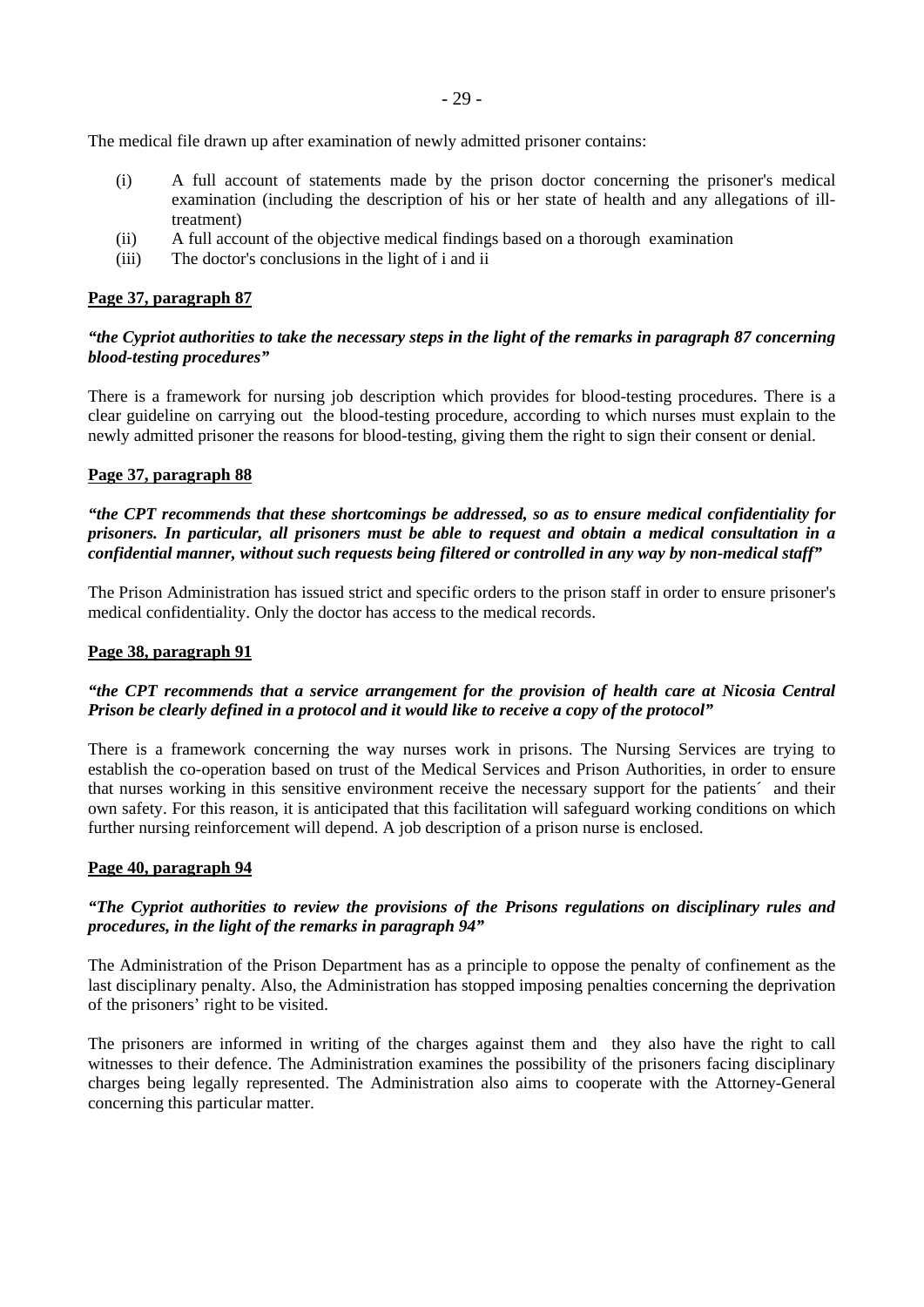# **Page 40, paragraph 95**

## **"The CPT recommends that the Cypriot authorities put an end to the practice of prison staff having recourse to informal disciplinary isolation measures"**

 According to the Prison Law and Regulations, if an inmate commits a disciplinary offence, then he may be confined for up to 4 days until the end of the investigation into the offence. The prison warders may confine a prisoner, only after the order of the officer in charge, therefore the decision on confinement is taken by the Prison Administration.

# **Page 40, paragraph 97**

*"The CPT reiterates its recommendation that the Cypriot authorities ensure that all prisoners placed in an isolation cell or confined to their cells, for whatever reason, benefit from at least one hour of outdoor exercise every day"* 

The Prison Regulations do not provide that an inmate placed in an isolation cell or confined to his cell has the right to outdoor exercise. However, the Administration intends to amend this particular regulation.

# **Page 41, paragraph 99**

# *"The Cypriot authorities to take the necessary steps to increase prisoners´ access to the telephone, in the light of the remarks in paragraph 99"*

The Prison Administration provides prisoners with no financial means with telephone cards , so that they can communicate with their families**.** The time differential and other particularities are taken into consideration.

#### **Page 41, paragraph 100**

## *"the CPT therefore reiterates its recommendation that the Cypriot authorities give high priority to the development of prison staff training – both initial and ongoing – placing considerable emphasis on the acquisition on interpersonal communication skills"*

Prison staff training – both initial and on going- is high on the list of priorities of the Prison Administration, with an emphasis on acquisition of interpersonal communication skills. For this purpose, it organizes several seminars and courses.

## **Page 42, paragraph 102**

## *"The comments of the Cypriot authorities as regards the effectiveness of the complaint boxes"*

The allegations made by some prisoners concerning the effectiveness of the complaint boxes are not valid. Complaint boxes are located in a particular place, so that all prisoners can have access to them, without being required to hand the complaint to a prison officer, for it to be forwarded.

## **Page 43, Paragraph 105**

## *"The CPT recommends that the Cypriot authorities take a firm decision, without further delay, either to start building the new Mental Health Centre or to completely renovate Athalassa Psychiatric Hospital"*

It is expected that the new Mental Health Centre will be ready by 2013, given that the competent Public Works Department has already started the tenders procedure for the architectural designs of the buildings The delay in the construction of the new Mental Health Centre is mainly due to the fact that the Ministry of Health is planning the construction of two other buildings very important for Health, the State General Laboratory and a Unit for rehabilitation and detoxification of patients with alcohol and other legal substances, in the same place.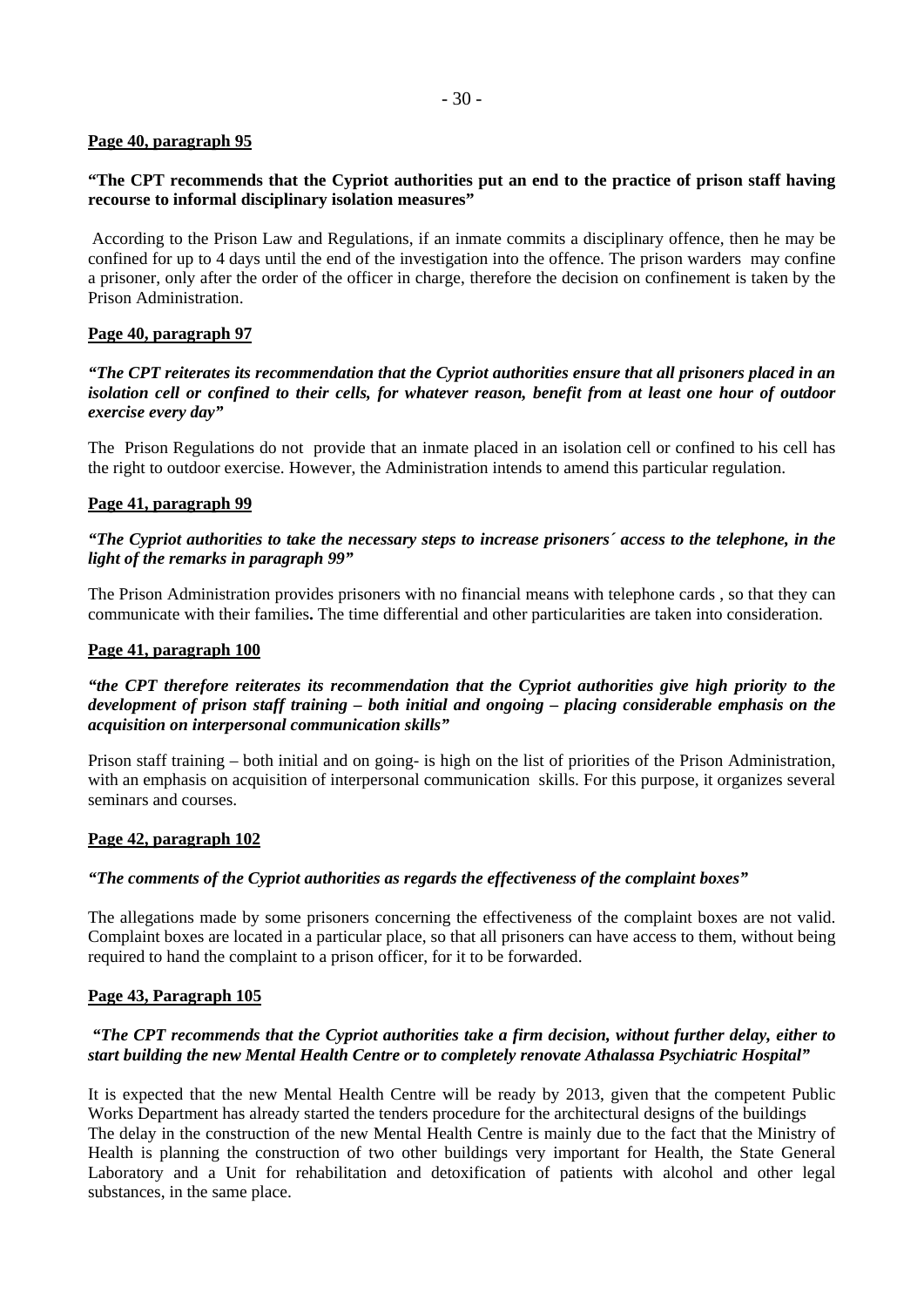However, in the 2009 budget over €130.000 have been allocated for renovation of the Athalassa Psychiatric Hospital*.* 

# **Page 43, Paragraph 106**

# *"the delegation also received a few allegations of occasional disrespectful behaviour by staff towards patients, especially in the wards subject to a closed regime."*

In an effort to reduce the possible occasional disrespectful behaviour by staff towards patients in closed wards, the following measures will be implemented: there will be more frequent transfers of staff from these wards so that they do not work for long periods in the same ward. Moreover, staff will attend seminars and receive training in the proper approach of such patients.

## **Page 44, paragraph 108**

Regarding the case of the patient of Athalassa Psychiatric Hospital, the report by a forensic doctor and the investigative report carried out by an independent nurse as well as the report of the Director of Mental Health Services to the Supervisory Committee on the incident on 7.4.2008 regarding the above patient are enclosed.

# **Page 45, Paragraph 112**

*"The CPT reiterates its recommendations that all patients from the closed regime wards, whose state of health so permits, benefit immediately from at least one hour of outdoor exercise every day in a reasonable spacious and secure setting, which should also offer shelter form inclement weather"*

Instructions have been given to the staff in all closed wards, so that all the patients can benefit from at least one hour of outdoor exercise provided that their mental condition allows it.

Arrangements have also been made to build a football pitch, which can also be used for basket ball. The arrangements are expected to be completed by the beginning of next year

## **Page 47, Paragraph 117-118**

# *"The CPT recommends that each patient`s file contain diagnostic information (including the results of any special examinations which the patient has undergone) as well as an ongoing record of the patient`s mental and somatic state of health and of his treatment"*

Since the beginning of July 2008, a new filing system has been adopted. On the application of this new system, the doctors, the psychologists, the Occupational Therapists and nurses have been encouraged to give more detailed, accurate and up-to date information regarding the patients' mental state and medication. This system is in the process of being computerised and this will enable authorised personnel to have quicker access to information.

## **Page 47, paragraph 116**

*"recommends that the hospital carry out a thorough inquiry into these three particular deaths and that the Cypriot authorities establish a practice of carrying out thorough inquiries into any deaths at the hospital with a view to improving operating procedures within the hospital; it also recommends that an autopsy be carried out in all cases where a patient dies in hospital unexpectedly, unless a clear diagnosis of a fatal disease has been established prior to death"* 

Although after each death in a hospital, a forensic examination and a police investigation are carried out, the Management Committee of the Mental Health Services has decided to create a committee headed by the Director of the Hospital, which will investigate and draw conclusions regarding the conditions and causes of death as well as the measures to be taken.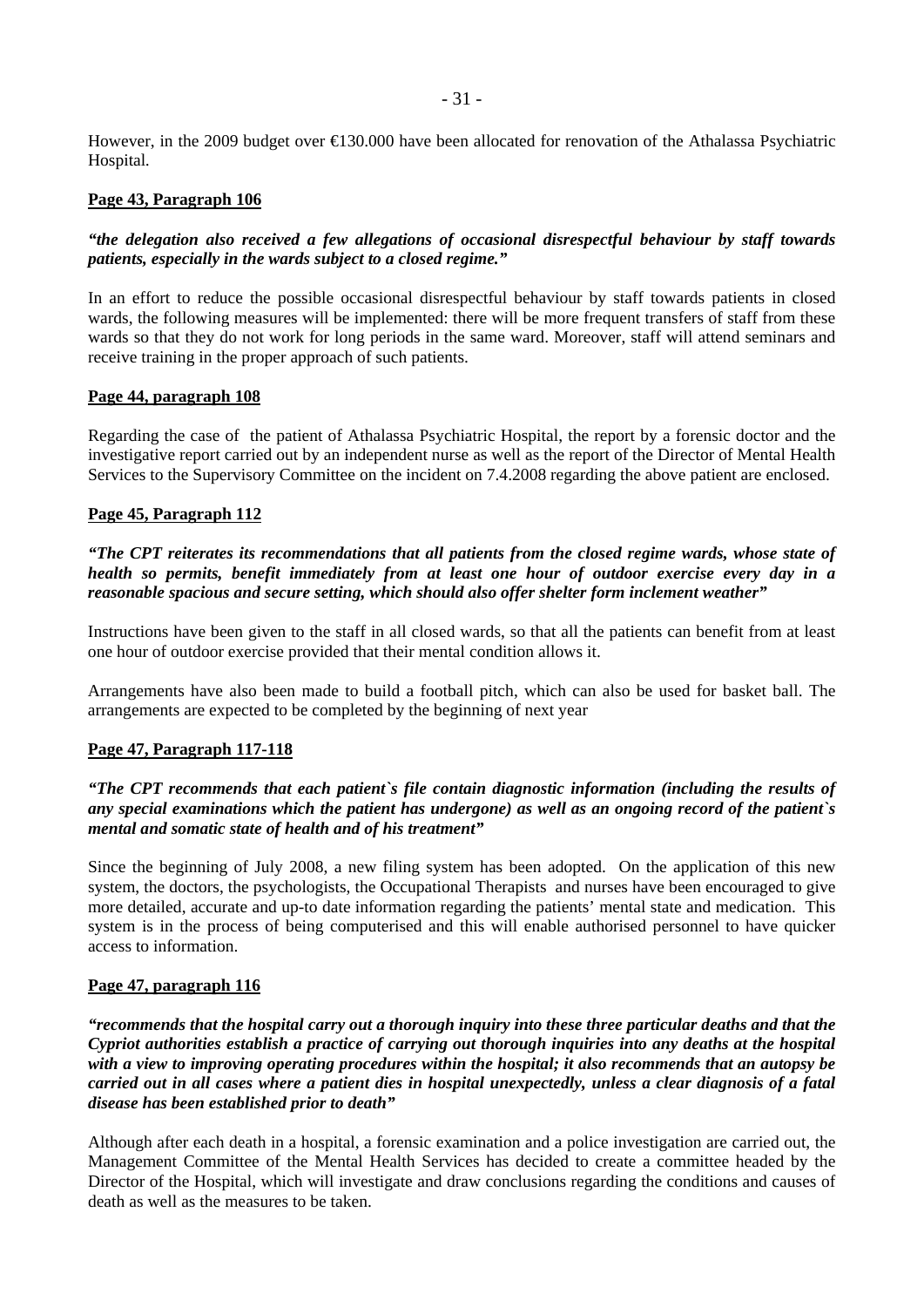## **Page 48, paragraph 119**

## *"The CPT recommends that steps be taken to guarantee appropriate access to a dentist for patients at Athalassa Psychiatric Hospital"*

A dentist from the Dental Services visits the Dental Clinic at Athalassa Psychiatric Hospital once a week.

# **Page 48, paragraph 122**

# *"The CPT recommends that the Cypriot authorities take the necessary steps at Athalassa Psychiatric Hospital to increase the effective presence of nurses on the wards"*

There is a severe shortage of psychiatrists. The effort for recruiting psychiatrists is constant and is not limited within Cyprus only, but it is extended to other European countries, as well.

Concerning the Nursing staff, various measures have been taken aiming to resolve this matter. Within the next two years all the Nursing Staff of Athalassa Hospital will attend seminars in managing stress. The seminars started in September 2008. Another measure taken was the increase of the nursing staff.

Steps were also taken by the Nursing Administration to motivate nurses to reduce their sick-leave rate. These steps have been successful and have resulted in the increase of the nurses in the wards.

Regarding the nurses concern about the effect of the construction of the new mental health centre on their employment and status, from what is already known, there will be no effect for the nurses who are already in service. Nothing has been decided for the personnel who will be employed, after the New Health System will be implemented.

## **Page 49, paragraph 123**

# *"recommends that specialised on-going training also be developed for all nurses working with psychiatric patient"*

Regarding the physical and manual control techniques, a protocol has been developed and the nurses use it when they deal with these situations.

As regards the nursing training, all psychiatric nurses receive special training. Until the year 2003 they attended a three year course and from 2003 they have to attend an one-year specialisation course after a four-year course in General Nursing. Since September 2008 nearly all psychiatric Nurses have been attending a two year course, at the Technological University of Cyprus, leading to a Bachelor degree in Nursing.

## **Page 49 paragraph 124**

## *"Immobilisation of patients should never take place in the presence of other patients"*

It is the policy of the Ministry of Health and efforts are made not to apply restraint in the sight of other patients by encouraging the other patients to move away from the scene, but this is not always possible as aggressive (violent) behaviour by patients can take place anywhere and at any time.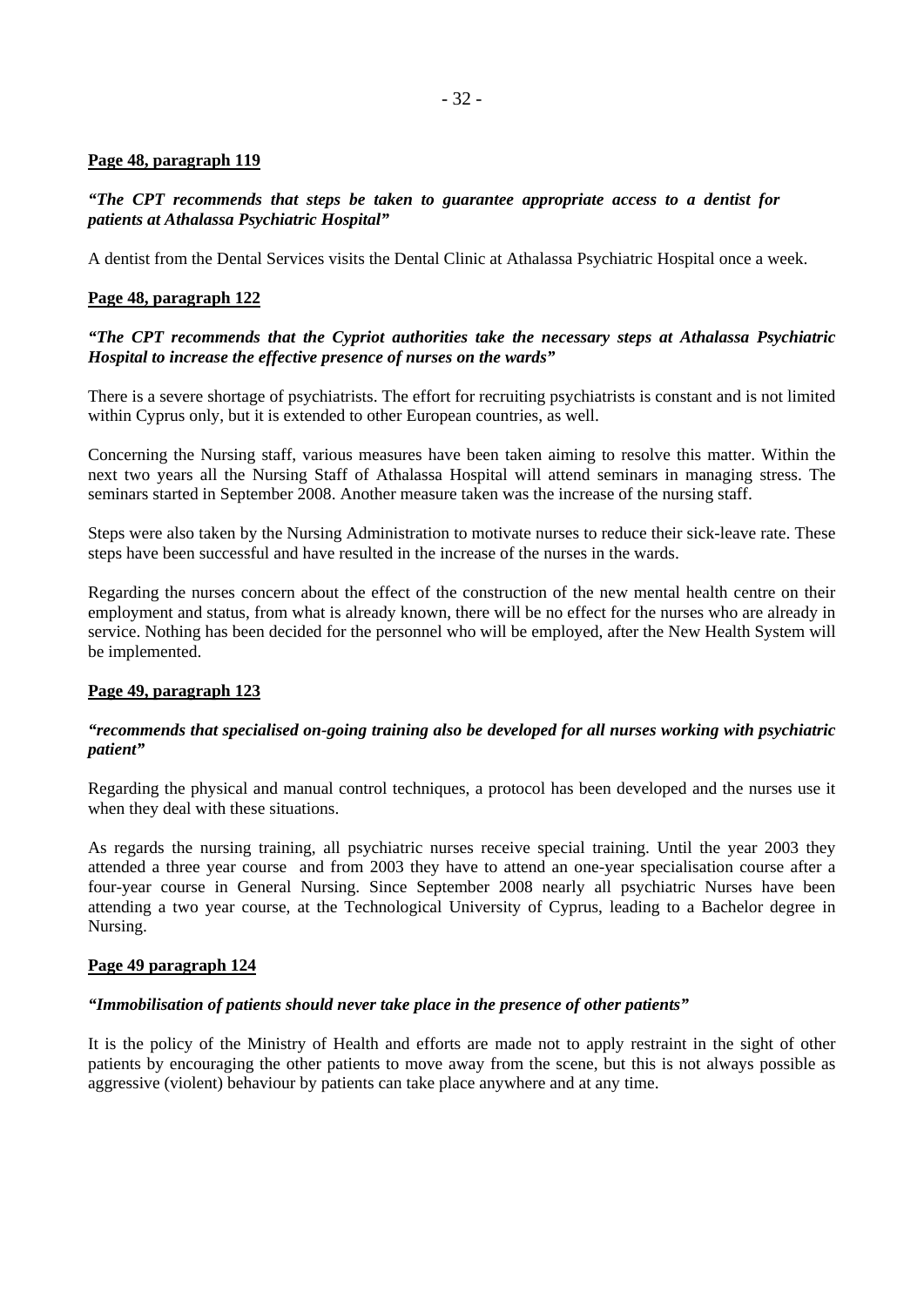## **Page 53, paragraph 136**

# *"the measures taken in the light of the investigation referred to in paragraph 136 and of the Ombudsman's report"*

In order to improve the building infrastructure, there was an initial plan to reconstruct a part of the Institution. Having taken several parameters into consideration, the Social Welfare Services (Ministry of Labour and Social Insurance) finally decided to look for a house in the community for residents under the age of 18 years. A house has already been located and works are underway so that the building will satisfy the residents' needs. The project is expected to be completed by the end of 2009.

Within the framework of the deinstitutionalisation policy of the Ministry of Labour and Social Insurance, 6 more residents will move into a new Home in the Community also by the end of this year.

As concerns the quality of the care provided, a number of measures are underway:

- a child-psychiatrist has been hired for weekly staff sessions dealing with residents under the age of 18 years (training and support);
- the services of another child-psychiatrist will be used for supervision of residents under the age of 17 years;
- a clinical psychologist is to be seconded by the Ministry of Health on the Nea Eleousa staff;
- a multidisciplinary team (staff hired by the Advisory Committee of "Nea Eleousa" Home) has drafted preliminary individual care plans for all residents under the age of 18 years.
- an ongoing staff training programmed is planned.

## **Page 55, paragraph 143**

## **"the CPT recommends that the practice of locking the residents in their rooms for the above – mentioned periods of time be immediately stopped"**

The practice of locking the residents in their rooms for the periods of time described in paragraph 139 is expected to change with the adoption of the measures mentioned in the above paragraph. Furthermore, a "crisis room" will be arranged in the new Home in the Community. The child-psychiatrist and the clinical psychologist are expected to supervise the implementation of a Protocol for the use of the '"crisis room".

#### **"the Committee would like to receive updated information on the content and implementation of the programmed"**

A multidisciplinary team, under the supervision of a social worker, has prepared individual care plans for residents under the age of 18 years. Care plans include short- and long-term goals for the residents in terms of specific therapeutic interventions, relations with the resident's family and other social goals.

## **Page 55, paragraph 145**

## *"The CPT recommends the introduction of a separate PRN register"*

Instructions have already been given and PRN medication is recorded according to the CPT´s recommendations.

#### **Page 56, paragraph 147**

## *"recommends that steps be taken to ensure that staff receive appropriate initial and on-going training"*

An ongoing staff training programme is planned.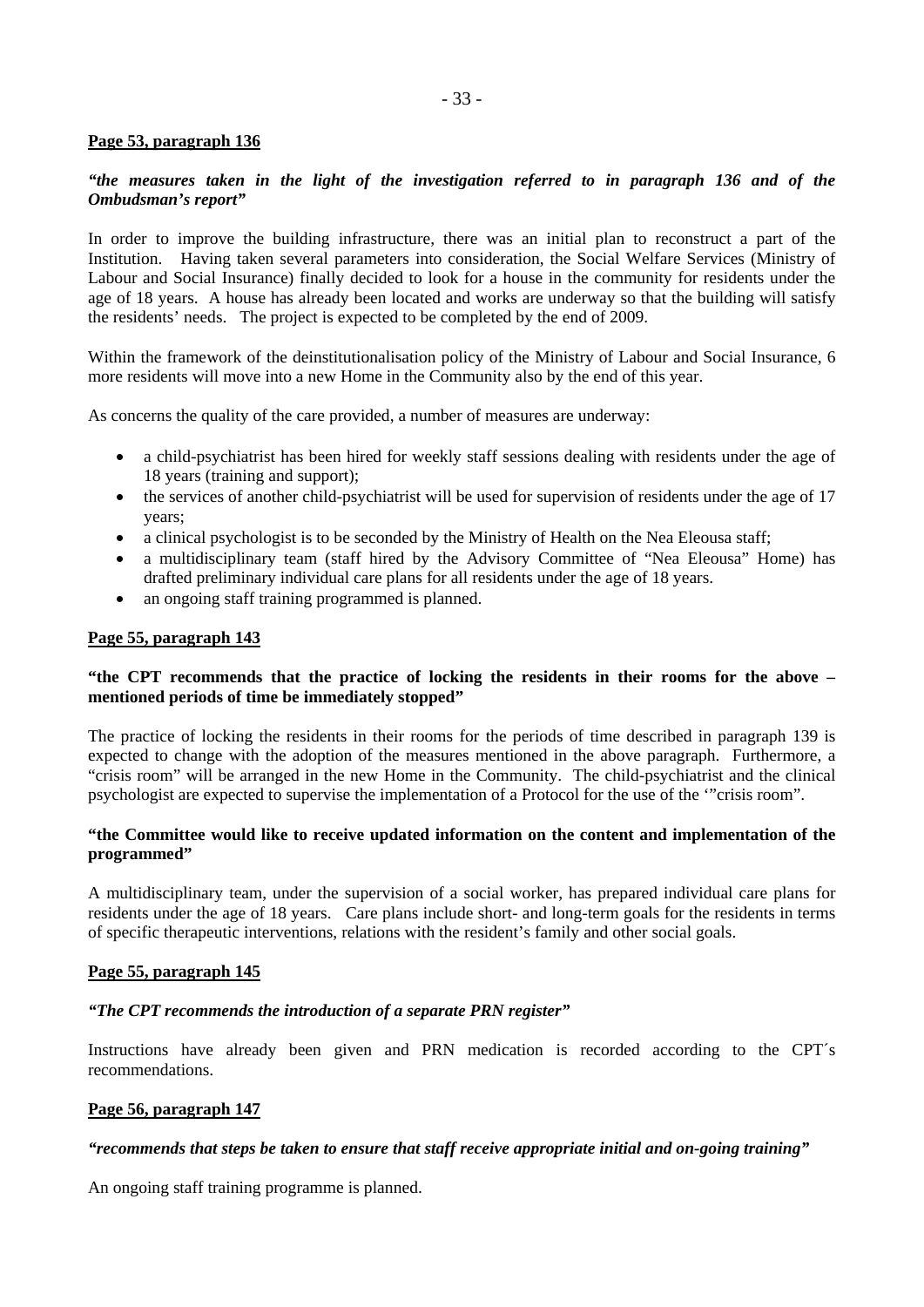## **Page 57, paragraph 148**

## *"the Cypriot authorities to ensure the sustainability of the therapeutic project referred to in paragraphs 142 and 148"*

The therapeutic project referred to in paragraphs 142-148 will continue. The multidisciplinary team is expected to be completed this year by the hiring of a clinical psychologist and the services of a childpsychiatrist.

#### **Page 57, paragraph 149**

#### *"The CPT recommends that a post of social worker be created at Nea Eleousa Institution, with a view to maintaining a genuine link between the residents and their families"*

A social worker has actively been involved with the residents under the age of 18 years and their families. Social work services will be extended to the rest of the residents this year.

#### **Page 57, paragraph 150**

#### *"immediate steps to be taken to improve conditions in the old wing, in the lights of the remarks in paragraph 150"*

The old wing will not be renovated at this stage, as initially planned. Residents living in the old wing are expected to move to a new Home in the Community by the end of this year.

#### *"steps to be taken to ensure that the yard used for outdoor activities offers shade and shelter from inclement weather"*

The "Nea Eleousa" Home has three yards used for outdoor activities. Depending on the time of the day, a different yard is used so that residents are not exposed to inclement weather.

#### *"detailed information on the contents of the project referred to in paragraph 150 and of its timeframe"*

#### *"detailed information on the state of implementation of the plans to further refurbish the new wing"*

As mentioned above, an initial plan to reconstruct the old wing of the Institution has been abandoned. Having taken several parameters into consideration, the Social Welfare Services (Ministry of Labour and Social Insurance) finally decided to look for a house in the community for residents under 18 years of age. A house has already been located and works are underway so that the building satisfy residents' needs. The project is expected to be completed by the end of 2009.

#### **Page 58, paragraph 151**

**"***a brochure to be drawn up and systematically distributed to residents' families and representatives/guardians"* 

In addition to a "Nea Eleousa" brochure, another brochure is planned to include the recommended information.